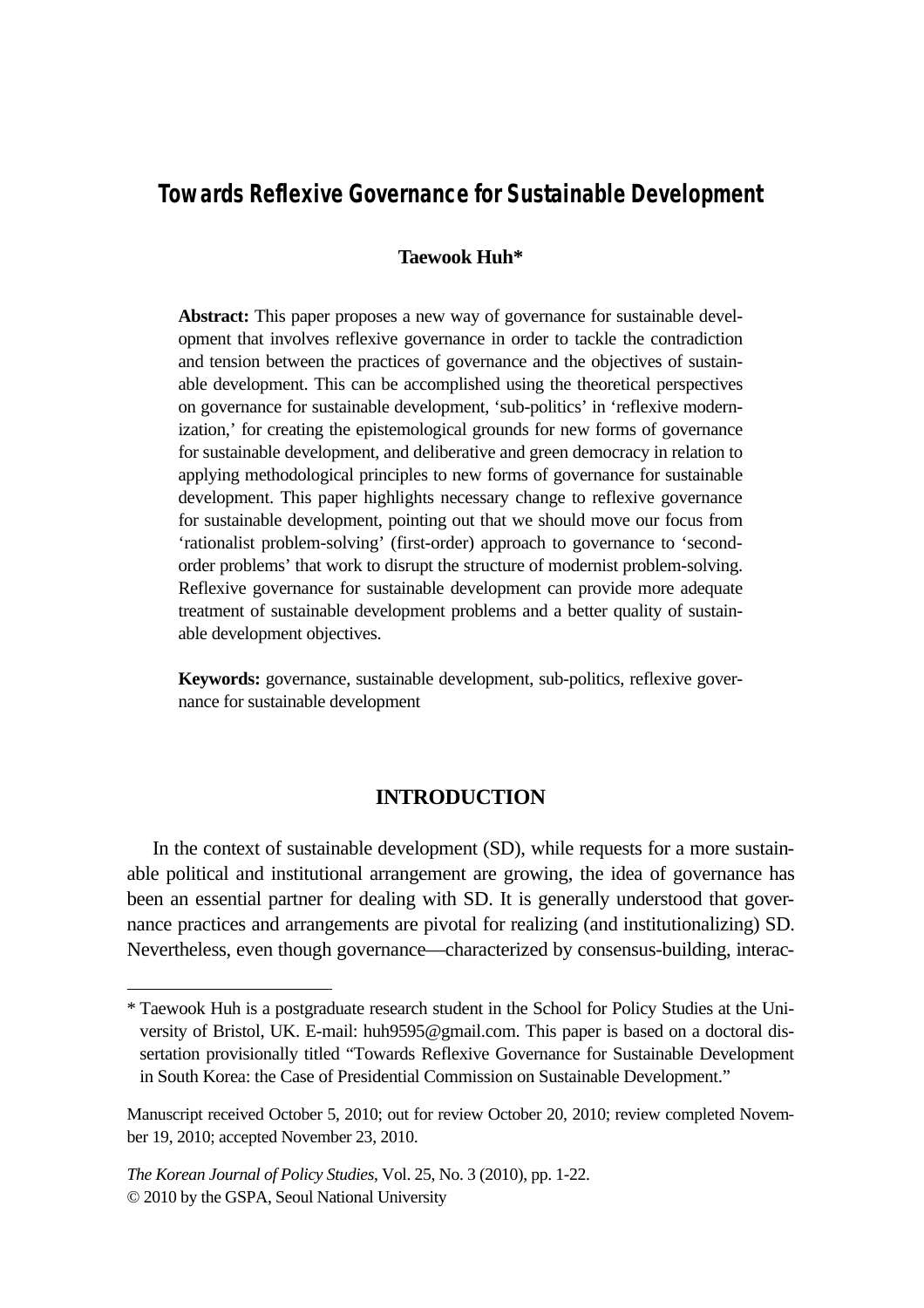tion, cooperation, and the participation of various stakeholders—deserves attention as an alternative management system, this participatory and communicative process may not actually guarantee the substance or content of SD (or sustainability), thus creating a 'substance-procedure divide.' In fact, decision-making through democratic governance does not always result in rational SD outcomes; democratic forms and procedures often limit the demands of SD. Hence, a reconstitution of the concept of governance is required to ensure the substance of SD in terms of governance for SD (GoSD).

One of the ways to tackle this tension (and contradiction) is to define new forms of governance for the substance of SD and consider what this would mean theoretically. First we should create epistemological grounds for new forms of GoSD under the heading of sub-politics in reflexive modernization, focusing on a transformation from the first modernity to a second modernity (Beck 1995, 1997). The second is linked to methodological principles for new forms of GoSD and securing procedural legitimacy; this process, as well as dealing with sustainability problems, must be done justly. It should be explored from the point of view of deliberative democracy and green (ecological) democracy.

## **THE LINK BETWEEN SUSTAINABLE DEVELOPMENT AND GOVERNANCE**

SD is a complex concern that involves multiple actors and sectors. As Zeijl-Rozema, Cörvers, and Kemp (2007, 1-2) have stated, it has three aspects: contents (recognizing sustainability as a serious problem that requires institutional change), process (involving multiple parties in policy making), and context (strengthening the institutional setting for sustainability initiatives). Because many of its problems cannot be solved by traditional, hierarchical government measures, it requires new forms of cooperation between the state, the market, and civil society (Zeijl-Rozema, Cörvers, and Kemp 2007).

For example, it is difficult to pinpoint the causes of environmental problems and respond promptly to them, because of the complex synergistic effects between pollutants; by the time environmental damage is apparent, it has often spread beyond its place of origin and become global in dimension. The existing governing system cannot respond effectively to complex ecological and environmental problems because it operates on short timescales under the influence of electoral politics and thus focuses on immediate and visible results.

With regard to the necessity of governance in the SD context, the concept of sustainability is also indeterminate and normative. As Barry (1996, 116) has stated, sus-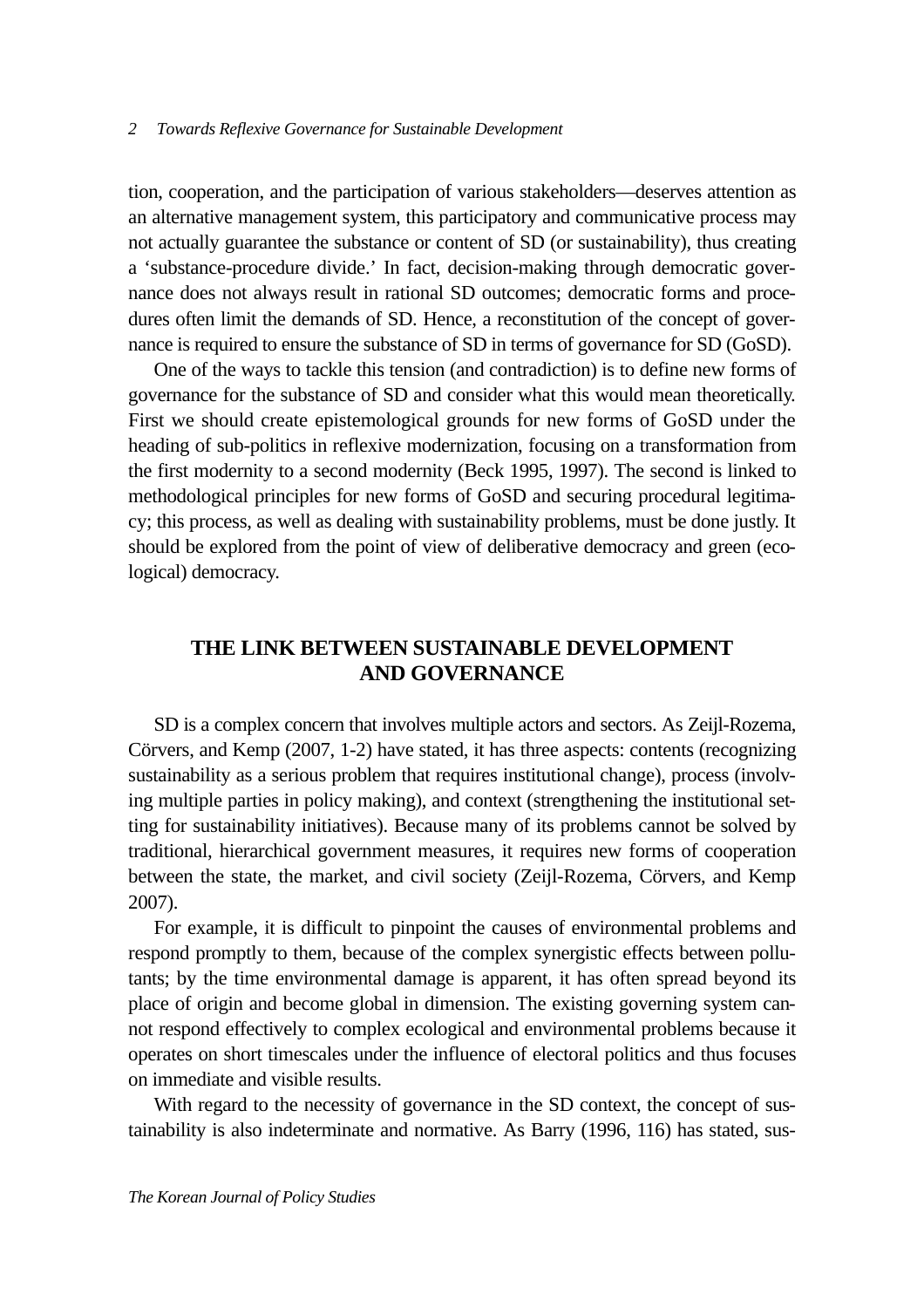tainability is "discursively created rather than an authoritatively given product." Sustainability is not a measurable scientific or economic phenomenon; furthermore, it requires fundamental ethical consideration. Thus, it requires social consensus (not simply between experts but also among citizens) regarding what should be made sustainable and how to make it so (Lee 2005). In this sense, as Bell and Morse (2005) have explained, the objective of sustainability is open-ended and is influenced by different ideas expressed by people in various sectors. The process of realising SD requires broad stakeholder participation, and its success should be collectively considered and retrospectively determined.

According to Farrell et al.'s (2005) view of governance, disagreement about the definition and character of sustainability is an intrinsic part of SD. They explain that GoSD does not signify unitary "construction and control" of the sustainable future but "the deliberate adjustment of practices of governance" for development along a sustainable trajectory. SD requires governance as an essential partner because governance can transcend "parochial, short-term focused, partisan politics," and through it, the social and ecological goals of SD can be realized in a democratic, transparent, and participatory way (Farrell et al. 2005, 132-133). The constitutive side of politics, a feature of governance in terms of "who sets what rules, when, and how?" relies on "the rules guiding political choice and action" (Hyden, 2001: 17-18). This is important in relation to SD, since SD demands "a change in the rules and also a shift in power relations," which is based on the constitutive side of politics (Hyden 2001, 18).

As a result, governance has salience for the multidimensional concept of SD. SD, which calls for new forms of problem handling, definitely requires certain principles of governance such as participation and cooperation (Voss and Kemp 2005; Zeijl-Rozema, Cörvers, and Kemp 2007). In terms of promoting SD, governance is not only a set of activities but also a tool through which a problem can be dealt with in view of the 'big picture,' modifying systems of'rule to changes' and encouraging consensual solutions (Hyden 2001). Moreover, this implies the "strategic aspects of change" as catalytic intervention or steering for SD, which is fundamentally driven by governance that can bring about numerous significant opportunities for new initiatives for SD (Hyden 2001).

Governance, in this context, could create a number of possibilities for solving environmental problems. For example, it could enhance the socio-institutional capacity of coordination, steering, and regulation through the comprehensive participation of stakeholders and self-regulating and cooperative endeavors between stakeholders (Jung 2002). This environmental governance incorporates the principles of governance into the sphere of environmental management—related in practice to SD—and is clearly different from the existing government-led and market-led environmental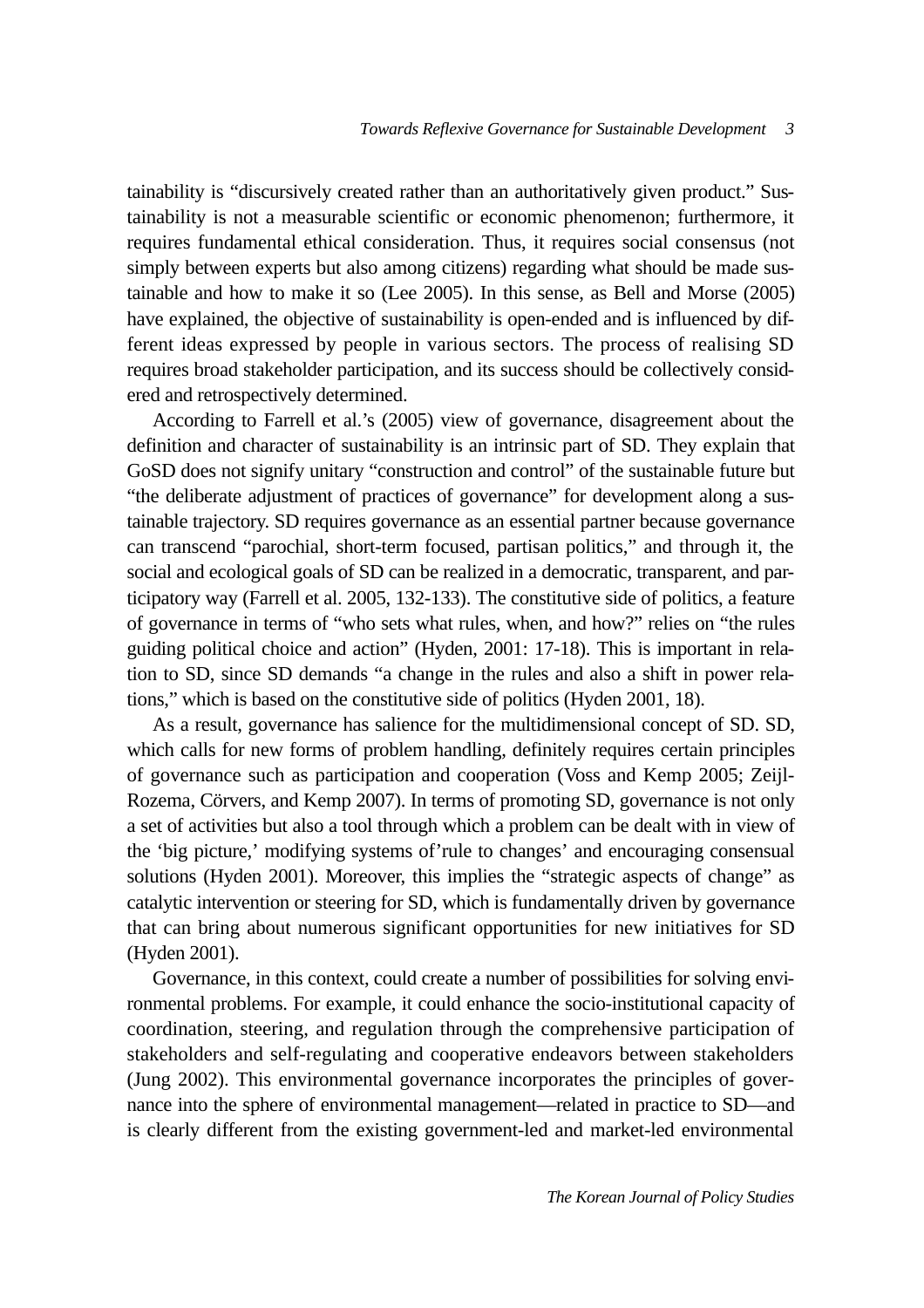management methods.

Government-led environmental management focuses on environmental legislation and its enforcement, which assumes that environmental problems can be tackled through technical and end-of-pipe processes to abate or control undesirable substances (Jung 2002, Cho 2002b). Hence, it uses a command-and-control management style. On the other hand, market-led environmental management emphasizes market mechanisms such as incentives (op. cit.). However, this strategy has maintained the basic frame of the existing governing mode, which shows clear limitations in dealing with environmental problems, especially those that now extend to the global level.

One of the most representative examples of cooperative governing of the environment, or environmental governance, is Local Agenda 21, a strategy for implementing SD at the grass-roots level. This is part of Agenda 21, which was adopted at the UN Conference on Environment and Development in 1992. Local Agenda 21 was developed in a public-private partnership in which the government decides on institutions, laws, administration, and finances, and the private and voluntary sectors choose the agenda for SD through their participation, service, and practice.

John (2004, 222-27) described environmental governance in terms of national policies and local issues and divided it into four categories:

- 1. Interest-group environmental governance operates at the national level and consists of a number of loosely related programs on different issues; it can be seen as the backbone of environmental policy.
- 2. Rational environmental governance operates at the national level with a systemic and holistic focus. It consists of programs that frame issues broadly based on environmental, economic, and social values. It can be seen as the eyes of environmental policy.
- 3. Populist environmental governance focuses on specific issues at the local level. It is concerned that interference by national powers may cause problems locally, and thus has a narrow view of the range of governance. It can be seen as the conscience of environmental policy.
- 4. Civic environmental governance operates at the local level with a systemic and holistic focus. It is useful for creating "local social capacity" and stimulating "latent capacity," which can be effective for dealing with various environmental problems. It can be seen as the muscle of environmental policy.

These four categories are summarized in table 1.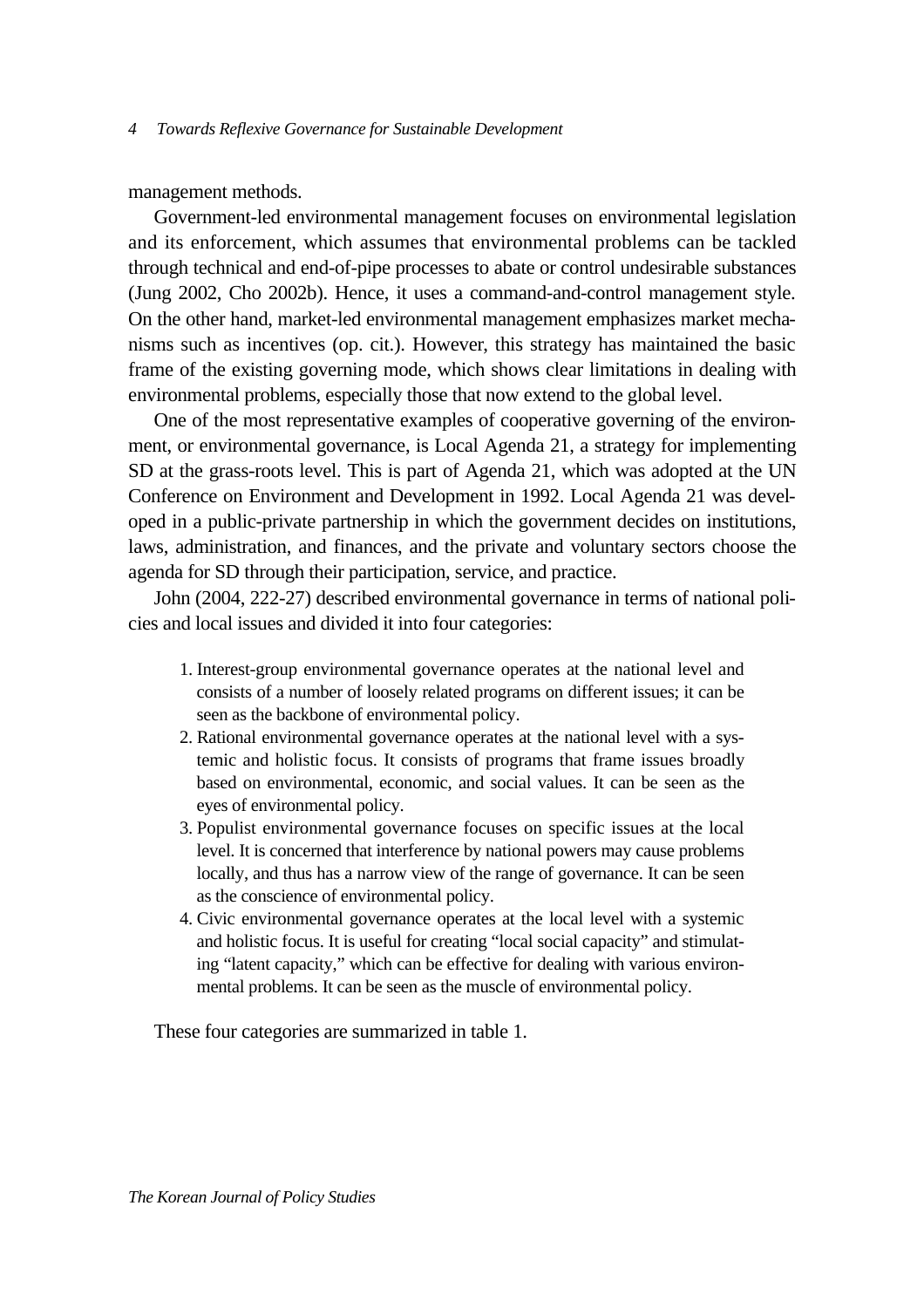| Geographic<br><b>locus</b> | Substantive focus                                                                                                                                                                                      |                                                                                                                                                                                                                                              |
|----------------------------|--------------------------------------------------------------------------------------------------------------------------------------------------------------------------------------------------------|----------------------------------------------------------------------------------------------------------------------------------------------------------------------------------------------------------------------------------------------|
|                            | Symptom by symptom                                                                                                                                                                                     | Systemic, holistic                                                                                                                                                                                                                           |
| National                   | Interest-group environmental governance:<br>• Regulatory statutes<br>• Administrative Procedures Act<br>• Federal grants or incentives<br>• National campaigns<br>• Lobbying, legislation              | Rational environmental governance:<br>• Comprehensive planning<br>• National commissions<br>• National Environmental Policy Act<br>• Broad consensus<br>• Ringing declarations of purpose                                                    |
|                            | • Expert bureaucrats                                                                                                                                                                                   | · Far-sighted visionaries                                                                                                                                                                                                                    |
| Local                      | Populist environmental governance:<br>• "Not in my backyard"<br>• Local cleanups, recycling<br>• Local land trusts<br>• Protests<br>• Common law, class-action lawsuits<br>• Charismatic local leaders | Civic environmental governance:<br>• Ecosystem communities<br>· Shared goals, implemented projects<br>• Contract law, site-specific legislation<br>• Shadow communities of experts<br>• Local "spark plug" leaders<br>• High-placed sponsors |

Table 1. Four approaches to environmental governance

Source: based on John 2004, 222.

To sum up, we can see that governance is the most appropriate and effective structure and process for institutionalizing SD. The basic constitution and operating logic of the governance system can provide the institutional basis on which various stakeholders with equivalent rights and sufficient information can participate and build a consensus on the objective value of SD through discussions and learning processes (Cho 2002a; Jung 2002). Hence, governance is highly likely to work as the structure on which this consensus can be based.

Zeijl-Rozema, Cörvers, and Kemp (2007, 10-15) said governance for SD (GoSD) can be characterized in different ways based on different perspectives on SD and governance: SD can be perceived either as clearly defined or as unclear and uncertain, and governance can be either hierarchical governance or 'co-governance"'' depending on state-society relations and power sharing. Thus they divided GoSD into four types: the rational state, the rational society, the normative state, and the normative society.

The 'rational state' approach regards the state as the main decision-maker in a vertical relationship between state and society and sets up SD goals that are measurable and based on scientific, value-free evidence. The process is linear and follows an instrumental approach with a directive policy. The 'rational society' approach is based on a horizontal relationship between representatives of the state, market, and civil society. Society establishes objectives (value-free goals) and seeks solutions through "negotiation and learning by doing" between actors, and this encompasses a delibera-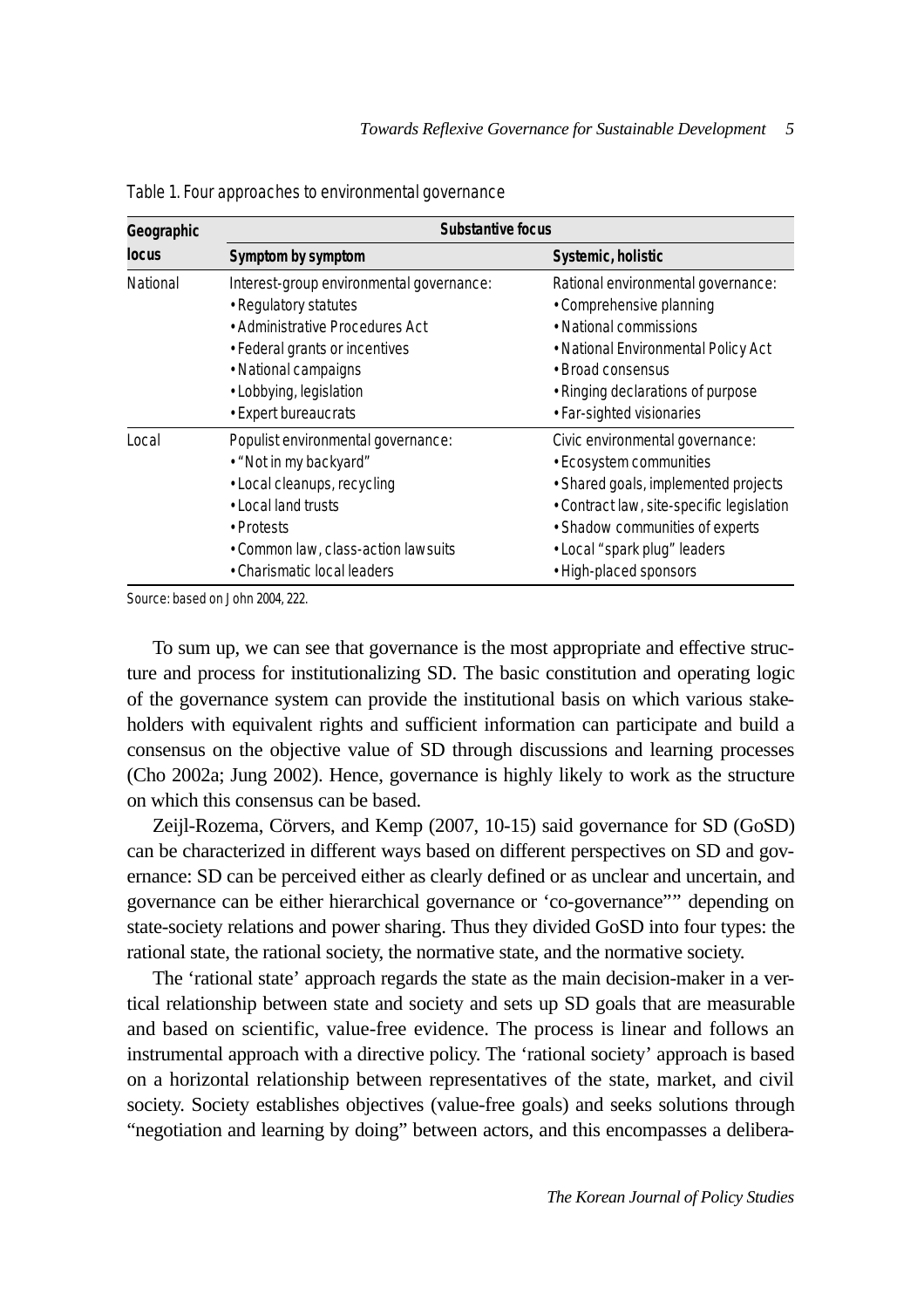



Source: Zeijl-Rozema, Cörvers, and Kemp 2007, 12.

tive approach and an adaptive policy.

In the 'normative state' approach, the ultimate goal of SD is not clearly defined and is therefore dependent on 'the result of societal preference,' which can lead to uncertainty in terms of a "value-laden" goal-setting process. Although the state relies on society in this process, once the goal of SD is clearly established, representatives of the state can take the lead in deciding how to achieve this goal. However, this process often takes place without the support or involvement of nongovernmental representatives and can push society and private actors to follow a fixed path. This causes tension between the circular concept of SD and the linear approach to SD. In this regard, the National Sustainable Development Strategy (NSDS or NSSD), which aims to integrate economic, social, and environmental policies and to make each policy more sustainable, is an example of this problem. In this situation, the state is the main coordinator, although other actors are required to actively take part in the formulation process (UNDESA 2002).

Finally, the 'normative society' approach is characterized by a consultation between the state, market, and society, in an open process of setting, implementing, and adjusting goals as they develop. The deliberative process is able to deal with uncertainty because it is able to adapt policies as they are made. As Voss and Kemp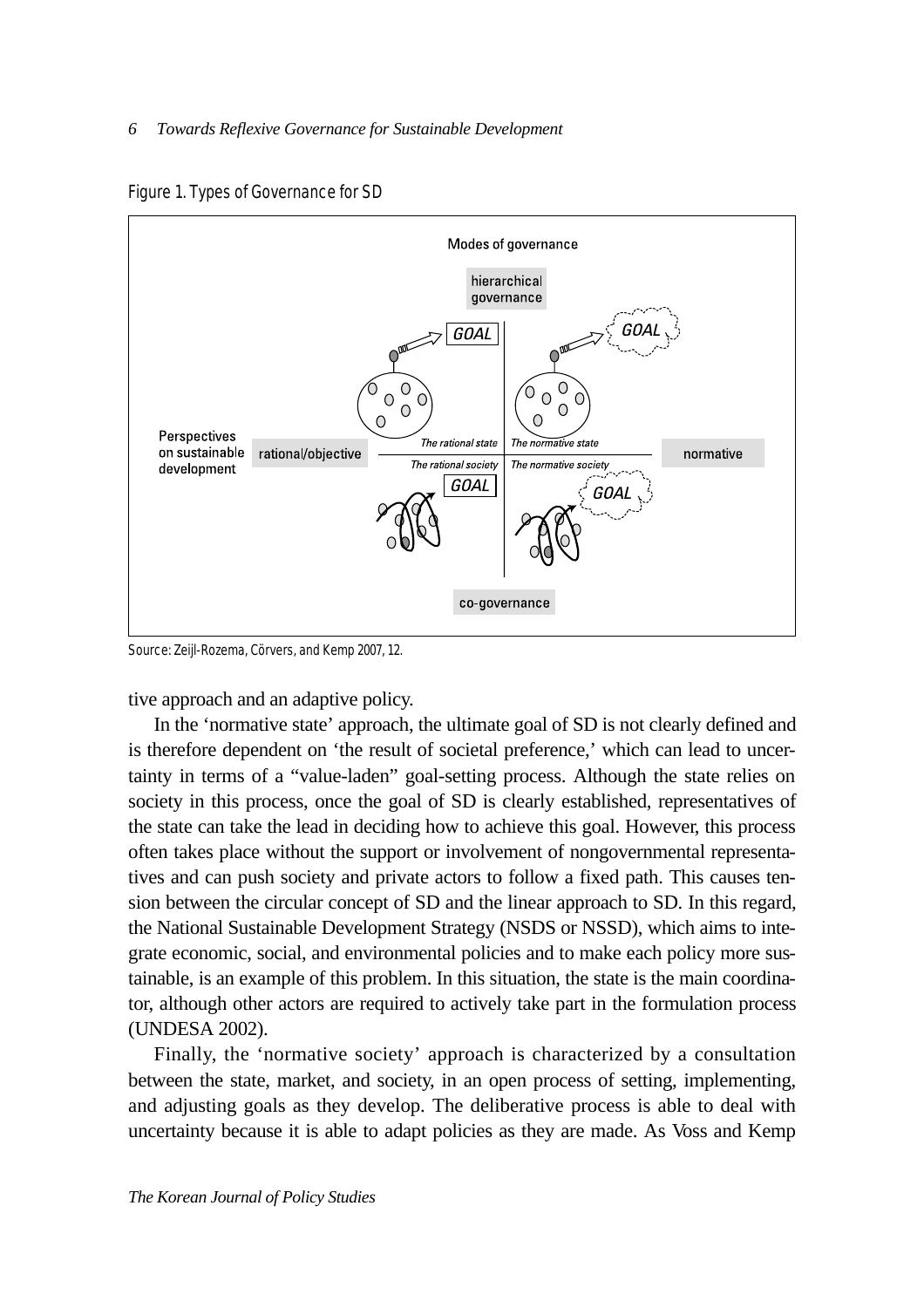(2005, 4) have proposed, the idea of reflexive governance can be presented as an example of this, which is characterized by "understanding reflexive governance to be part of the dynamics which are governed" and focuses on "broader dynamics."

## **THE LATENT CONTRADICTION AND THEORETICAL PERSPECTIVES**

As discussed above, there appears to be a general agreement that governance is a good match for SD. Numerous GoSD programs and projects have been implemented and supported by various entities such as civil society organizations, governments, and international organizations. However, inasmuch as GoSD is a multifaceted concept, there exist latent contradictions and tensions between the practices of governance and the aims of SD. For example, in terms of the four types of GoSD described above, specifically in the case of GoSD of the 'rational state,' there is 'a danger of oversimplification' and of ignoring the inter-linked nature of SD due to a "linear and rationalist approach." The GoSD of the 'rational society' may be more accepting of SD if the debates were focused solely on scientific and technological issues. The GoSD of the 'normative state' runs the risk of producing a unilateral approach to SD, dominated by the government. In particular, if we apply this philosophy (of the normative state) to sustainability it often creates tension, because programs for SD based on governance may become caught in a pitfall of 'firm, rigid and linear' practices in any compromise between stakeholders, including the government (Bell and Morse 2005).

As Lafferty (2004) has argued, there is much more tension between democratic norms and the essential demands of SD than is normally assumed. Democratic norms and procedures are comprised of governance principles such as participation, cooperation, and collaboration between stakeholders. The origin of governance can be recognized in the context of deepening democracy from an aggregative democracy—focusing on democratic processes to solicit citizens' (given) preferences and aggregate them together—and representative democracy to a more participatory and deliberative democracy (Lee 2002). Governance is important in terms of leading a recovery of the political process and a change in the governing system, as it can unleash a new process beyond the limits of representative democracy. For example, it has the potential to establish horizontal networks, voluntary communication, and coordination in a new system in which the state, economy, and society can coexist.

According to Lafferty (2004), democracy, including principles such as transparency and accountability, often limits the demands of SD. This is because the nature of SD goes beyond the existing market liberalism or 'economy-first' principle that gives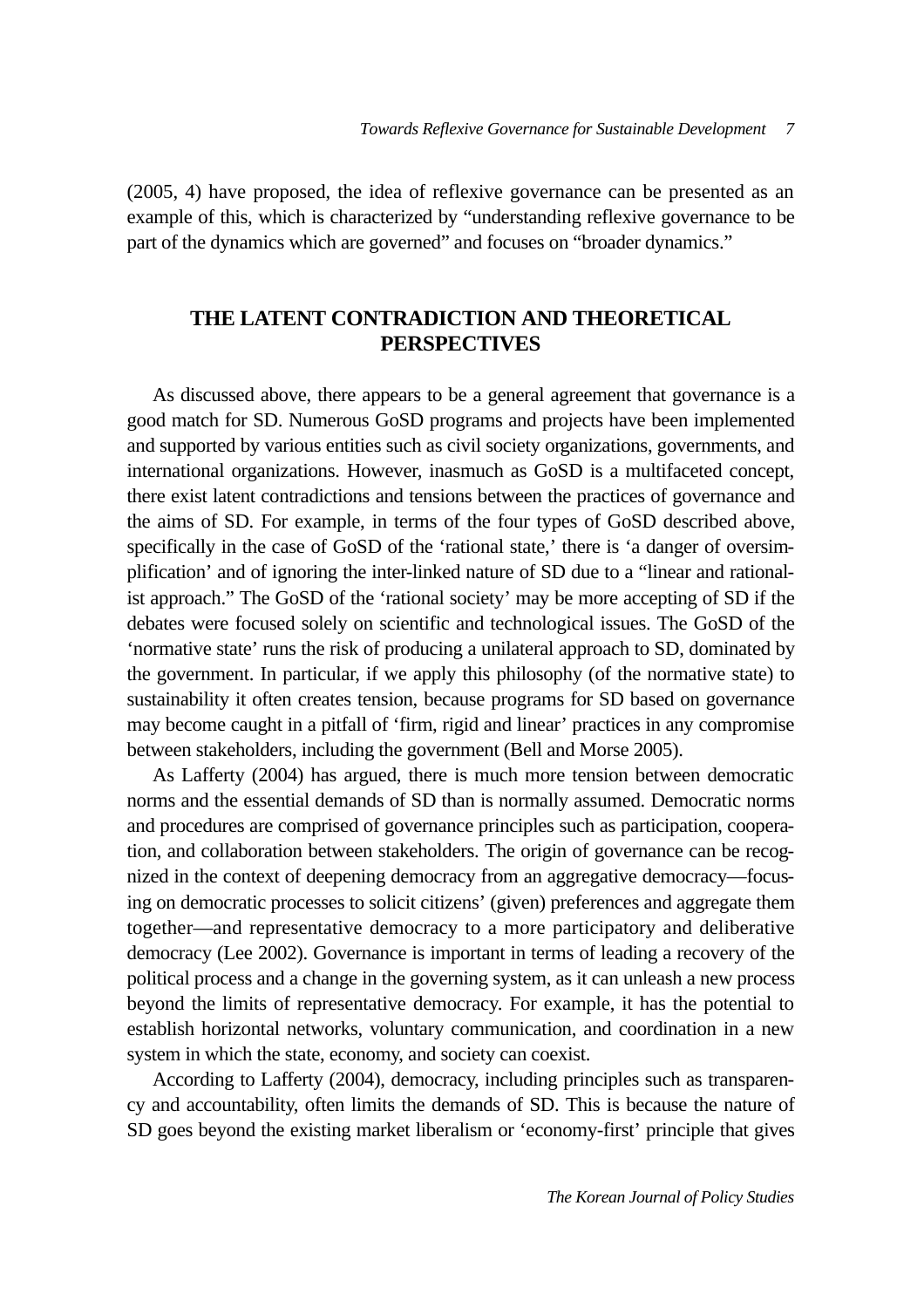priority to the economy, and therefore is not in harmony with the wishes of citizens. If the majority of citizens or participants in the governance system do not support SD, it is impossible to pursue it. Therefore, one of the dilemmas of participation based on democratic rule is responsive rule (Doherty and de Geus 1996). it can be argued that democratic norms and procedures do not always guarantee the substance or aims of SD, creating what will be referred to as the 'substance and procedure divide' (Goodin 1992; Dryzek 2000).

In relation to this fact, it appears that there are latent problems and contradictions in putting GoSD into practice. For example, there is often a lack of consensus on the authority of governance—to what extent power and authority could be given to governance for the achievement of SD. In particular, civil servants may accept advice and guidance from the voluntary sector, while civic groups expect to fully participate in the decision-making process on SD issues. Concerning the matter of responsibility, moreover, governmental actors seem to consider that they are only in charge of an outcome of (policies through) governance in the end. Thus, the extent and limit of governance recognized by each participant varies substantially. This may create a dispute in relation to the power and resource symmetry in the participant relationship.

This point can be clarified in terms of the relationship between governance and representative democracy. Klijn and Skelcher (2007, 589-601) suggested that this relationship can be characterized by four different assumptions: 'incompatible,' 'instru-

| Conjectures   | <b>Features</b>                                                                                         |                                                                                                                                            |  |
|---------------|---------------------------------------------------------------------------------------------------------|--------------------------------------------------------------------------------------------------------------------------------------------|--|
| (Assumptions) | View of decision-making                                                                                 | View of account-ability                                                                                                                    |  |
| Incompatible  | Decision-making takes place in closed<br>networks.                                                      | Primary accountability lies with the<br>elected political officials (classical<br>accountability).                                         |  |
| Instrumental  | Decision-making is complex, but takes<br>place under the 'shadow of hierarchy'<br>(political authority) | Accountability is secured by the<br>dominant role of elected politicians<br>(instrumental accountability).                                 |  |
| Complementary | The increasing complexity of decision-<br>making requires governance networks.                          | Accountability is shared between<br>political office holders and other<br>actors (shared accountability).                                  |  |
| Transitional  | Modern society is characterized by<br>networks and complex decision-making<br>with interdependencies.   | Accountability is in the first place<br>achieved by checks and balances<br>in the decision-making process<br>(constructed accountability). |  |

Table 2. Four Conjectures on the Relationship between Governance and Representative Democracy

Source: based on Klijn and Skelcher 2007, 592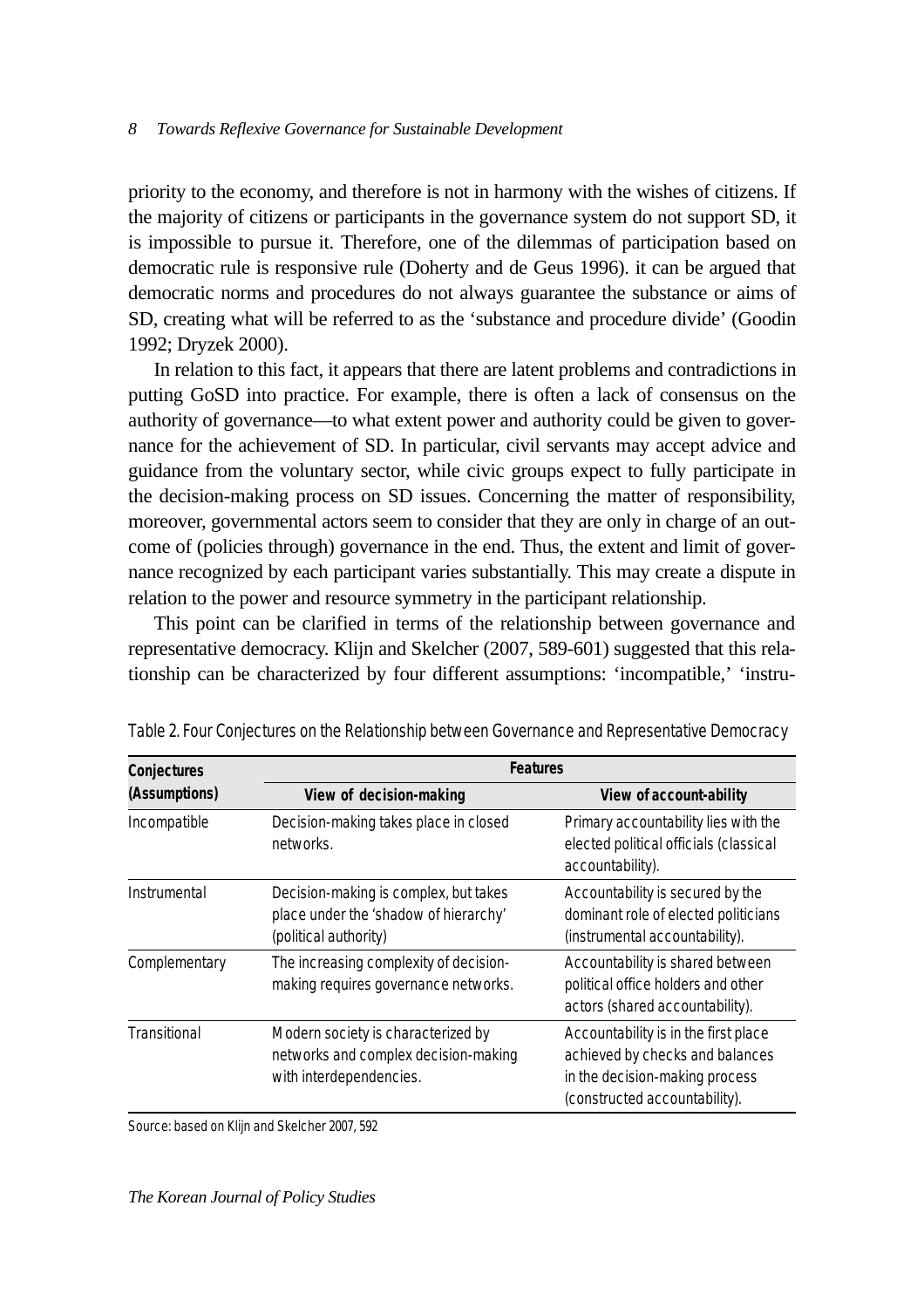mental,' 'complementary,' and 'transitional.' These characteristics are relevant to, and are embedded in, the contradictory views of governance actors, as described in table 2 and the text that follows.

The 'incompatible' assumption regards governance as a threat or challenge to representative democracy (the primary means of societal decision-making). This assumption focuses on the model of classical accountability which political office-holders are invested with, and on decision-making in closed networks.

The 'instrumental' assumption views governance as a means to improve the authority of representative democratic institutions 'in the face of societal complexity,' and characterizes representative democracy as working through procedures with less weight on public scrutiny and as paying attention to agreement over outputs. It considers, in addition, that elected politicians secure accountability and use other forms of it so as to manage other actors as well as the decision-making process; this assumptions argues that 'instrumental accountability,' and its process of decision-making, is under the 'shadow of hierarchy' (political authority), although it is still a very sophisticated system.

The 'complementary' assumption regards governance as 'additional links to society,' arguing that it can, based on deliberative and participative democracy, coexist with representative democracy (which always has political primacy). This assumption looks on accountability as a shared responsibility between elected political officials and other actors, attending to multiple forms of accountability. It also emphasizes that governance must bring relevant actors into the decision-making process, which increases complexity.

Finally, the 'transitional' assumption considers governance with greater flexibility and efficiency as the "primary mode of societal decision-making," often at the expense of representative democracy that can be substituted by other modes of social decisionmaking. With a focus on the openness and transparency of decision-making, accountability is accomplished by checks and balances and by 'constructed accountability.' This assumption focuses on complex decision-making and interdependencies in a society influenced by the information revolution and globalization.

With this in mind, this paper notes that there have been various attempts to deal with or bridge the divide between problems involving democratic procedures and the substance of SD. One of the most effective ways to do so is to clearly define a new form of governance to achieve SD and reconsider its meanings from a theoretical perspective. This governance must involve both structures and processes that share responsibilities and allocate power across society (Bressers and Rossenbaum 2003; Clarke 2004).

Benn and Dunphy (2005) suggest, first, tackling SD problems in light of the idea of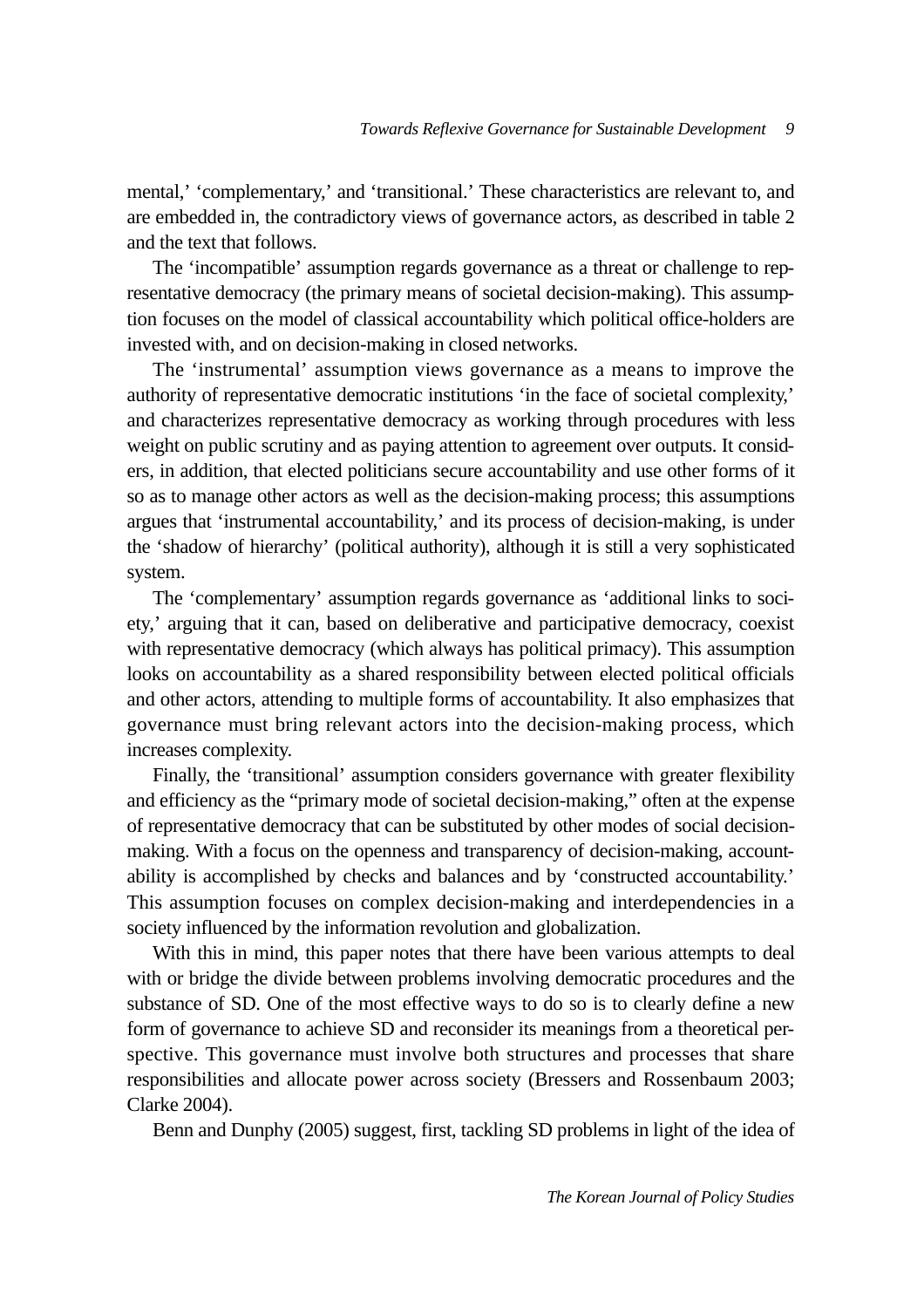*sub-politics*, which has been defined as "small-scale, often individual decisions that either have a direct political frame of reference or achieve political significance by way of their aggregation" (Holzer and Sørensen 2001, 3); and second, to 'do so justly' when dealing with SD problems. The former creates the epistemological grounds for the new forms of GoSD under the heading of "sub-politics in reflexive modernization." The latter is linked to these methodological principles and provides procedural legitimacy. The latter point can be explored in connection to both views of deliberative democracy that focus on the process of building consensus between various actors, and also the idea of green (ecological) democracy in which ecologically friendly principles are embedded.

### **Sub-politics in Reflexive Modernization in Relation to GoSD**

SD aims to create a development path that serves the interests of both present and future generations and takes into account ecological and social risks and side-effects (Grin 2006). This can be seen as a transition from "economism" to "earth ethics" or "greening the economy" (Henderson 1995).

SD can be seen as a form of reflexive modernization in the sense that it reorients modernization toward a second or 'radicalized' modernity (Beck 1995). Beck (1995, 1997) described the existing era as the 'first modernity' ('simple modernity') and emphasized the need for a 'second modernity' ("radicalized modernity") in response to risks and side effects that society can no longer tolerate. Beck argued that "western industrial societies have entered a second, reflexive phase of modernity" and also that "while first modernity has modernized tradition, second modernity modernizes modernity itself" (Holzer and Sørensen 2001, 3).

Beck considered modernization a process of dismantling traditional society and applying western development principles to it. Hence, modernization seeks urbanization, technical improvement, and economic growth, which can cause unbalanced development and become an ecological threat, creating a 'risk society' (Beck 1997). Therefore, modernization itself collides with the natural structure and principle of modernity. However, modernization is a self-aware, innovative process and, in this sense, reflexive modernization completes the modern age by reflecting on itself and dealing with outdated ideas. In other words, it refers to an automatic process of social transformation which makes the future more modern by addressing and removing the old-fashioned foundations of modernization based on any risks or threats that it has itself produced (Beck 1995, 1997). Given this process, the first or classical modernitywhich introduced technical improvements, economic growth, and urbanization-can bring alternative technical improvements, ecologically friendly economic growth, and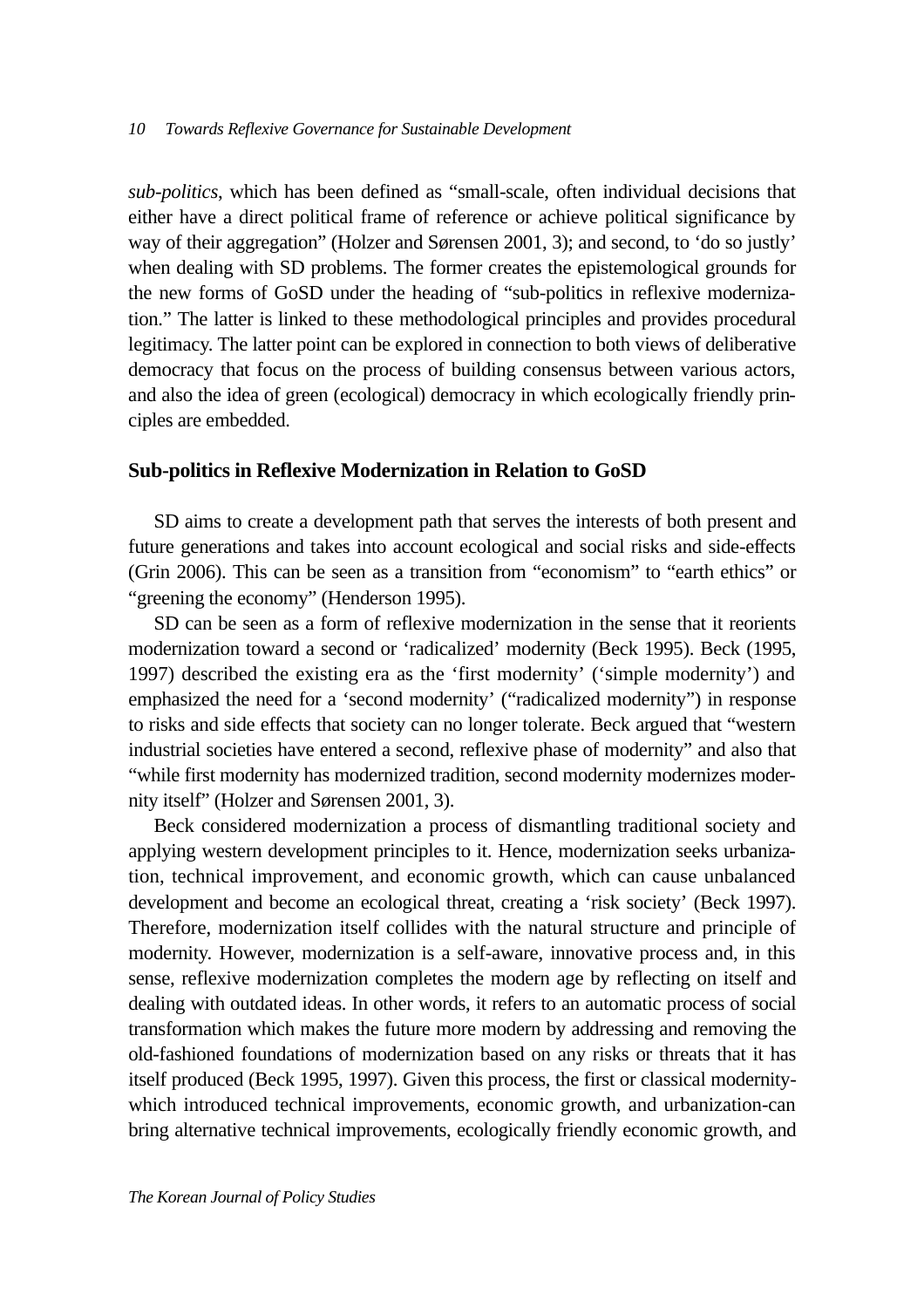ecological urbanization if it undergoes the process of reflexive modernization (Beck 1997).

On the one hand, with regard to resolving conflicts between modernities, Beck (1997) argued for a reinvention of politics as 'being politics,' which is not dominated by institutions and states but in which constituents rather than politicians take the lead and get rid of or alter rules. 'Being politics' also underlines an aspect of a political process in which citizens get rid of or alter rules through their involvement. Reflexive modernisation thus starts when 'individuals return' to being political subjects. This idea stresses individualization as a pillar of reflexive modernization and regards selfexpressive individuals as political subjects (Beck 1997; Lee 2002).

Sub-politics refers to situations where individuals declare their intentions and also make decisions in various fields related to their own lives (op. cit.). Beck (1995, 1997) defined sub-politics, which was developed in the context of reflexive modernization, as occurring in "decentralized decision-making and knowledge-sharing arenas." Individual citizens and organizations interact with each other in citizen groups, corporations, and various government and quasigovernmental bodies (Beck 1995, 1997; Benn and Dunphy 2005, 2).

I agree that sub-politics could be narrowly understood as "being placed beneath the nation-state" and more generally as being "outside and beyond the representative institutions of the political system of nation-states"; however, 'sub' means 'less institutionalized' in this case, not less important (Holzer and S©™rensen 2001, 3; Beck 1996, 18). Sub-politics suggests re-defining individual citizens as self-fulfilled subjects concerned with political and social issues, transcending class and status barriers. Hence, it focuses on "the shaping of society from the bottom-up" and also emphasizes that the citizenry should voluntarily take on political roles in various social areas (Lee 2002). In a new 'sub-political,' extra-parliamentary arena, it would be possible to have more inclusive, democratic ways of decision-making with regards to managing areas of risk, which could be led by multiple decentralized, self-determining and flexible stakeholder networks (Beck 1992; Benn and Dunphy 2005).

In this context, the concept of sub-politics, or sub-politicization of society, has many points in common with the idea of governance. For instance, governance refers to an alternative government operating system which allows numerous stakeholders to be involved in the decision-making process, and it provides a premise for citizen participation in policies as political subjects. The theory of reflexive modernization, as Grin (2006) has stated, can be used to qualify the concept of governance, and governance can be one of the transformative ways in which various actors in the areas of government, market, and society can deal with each other.

Beyond 'the modernist control fashion,' governance provides a number of new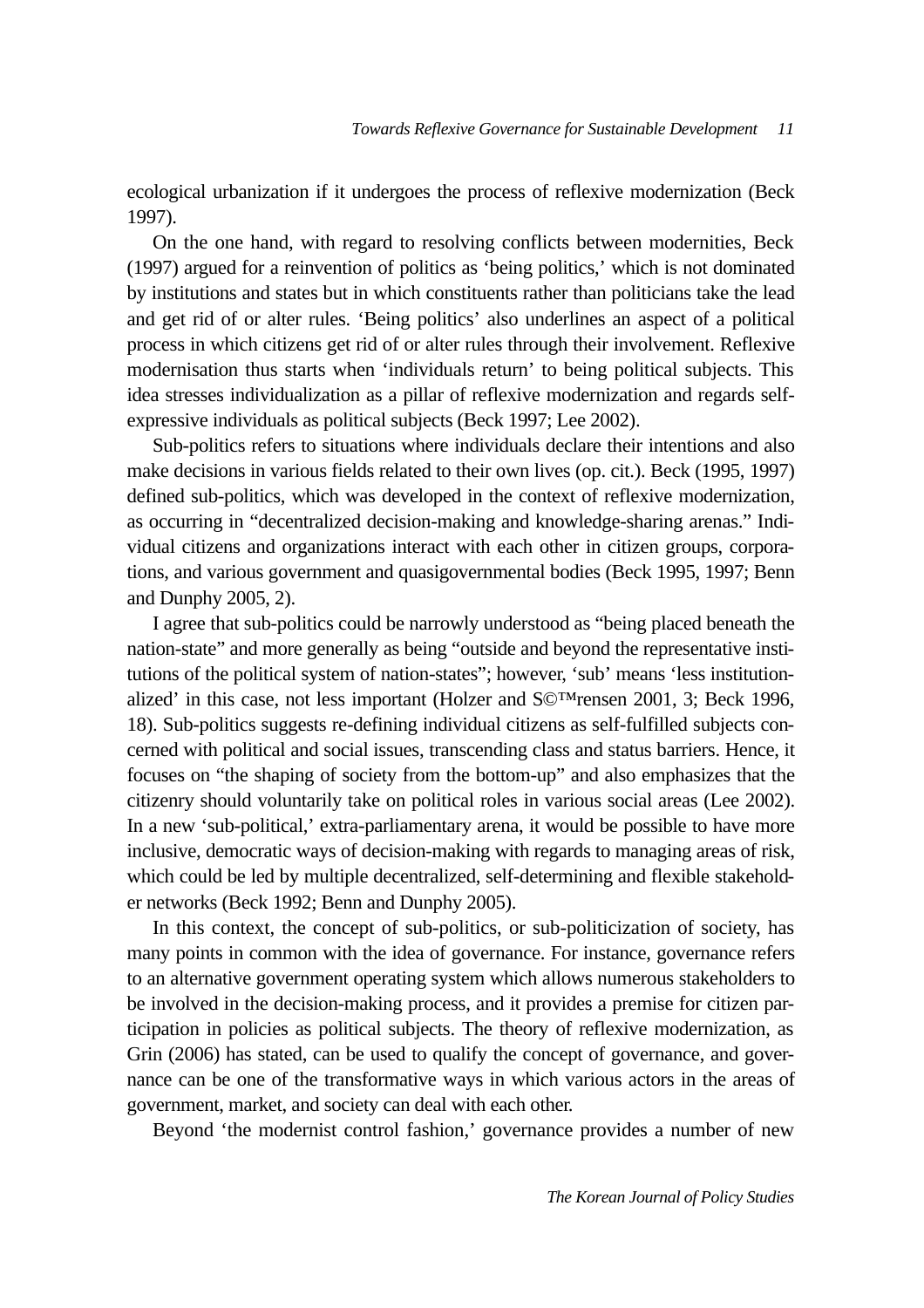alternatives through 'network management,' 'public participation,' 'promoting selforganization,' and so on (Grin 2006, 60). Governance practices have the capability to embody a radicalized modernity through "a profound institutional transformation" as well as through their modes of activities (Grin 2006). As Benn and Dunphy have argued (2005, 18), governance should be seen, not as a line of coordination and accountability, but rather as an inclusive "construction of decentralized arenas of decision-making at the sub political level" where sustainability problems can be dealt with by innovative and creative solutions. This would require organizations and individuals throughout the governance system to use diverse kinds of information and coordination across different disciplines. This feature of governance can be regarded as symbolic of sub-politics in light of reflexive modernization.

In sum, the importance of both SD and governance, and their epistemological significance in the context of reflexive modernization, have important implications for GoSD if it is to overcome the tension between democratic governance and SD. With regard to arrangements for new forms of GoSD, reflexivity or reflexive capacity, which would be accomplished by a second modernity, is required for both individual citizens and organizations to develop an informed perspective on SD (Benn and Dunphy 2005). Reflexivity is a key aspect of GoSD and it can be accommodated as part of "reflexive governance" for SD. The features of reflexivity—such as reflexive capacities of adjustment, regulation, or coordination—are requisite procedures for new forms of GoSD, which can obviously be found in the principles of deliberative democracy.

#### **Deliberative Democracy and Green Democracy in Relation to GoSD**

This paper considers that deliberative democracy is consistent with governance because both focus on the process of building consensus or public decision-making between various actors and on guaranteeing voluntary citizen participation. However, they differ inasmuch as deliberative democracy originates from a recognition of the inadequacy of aggregative democracy, which uses a voting system for 'counting preferences' and 'selecting preferred outcomes' (Meadowcroft 2004, 184), and focuses on building consensus through debates and deliberation—while governance is derived from an understanding of the state and market failure and focuses on social networks and voluntary steering (Yoon and Ahn 2004).

Deliberative democracy has an important role in terms of making decisions on complex issues with various differing perspectives, such as SD. It also supplements representative democratic institutions by creating more 'discursive institutional forms' and permits greater citizen involvement in political and nonpolitical fields (Barry 1996, 122). Ultimately, deliberative democracy provides public justification and politi-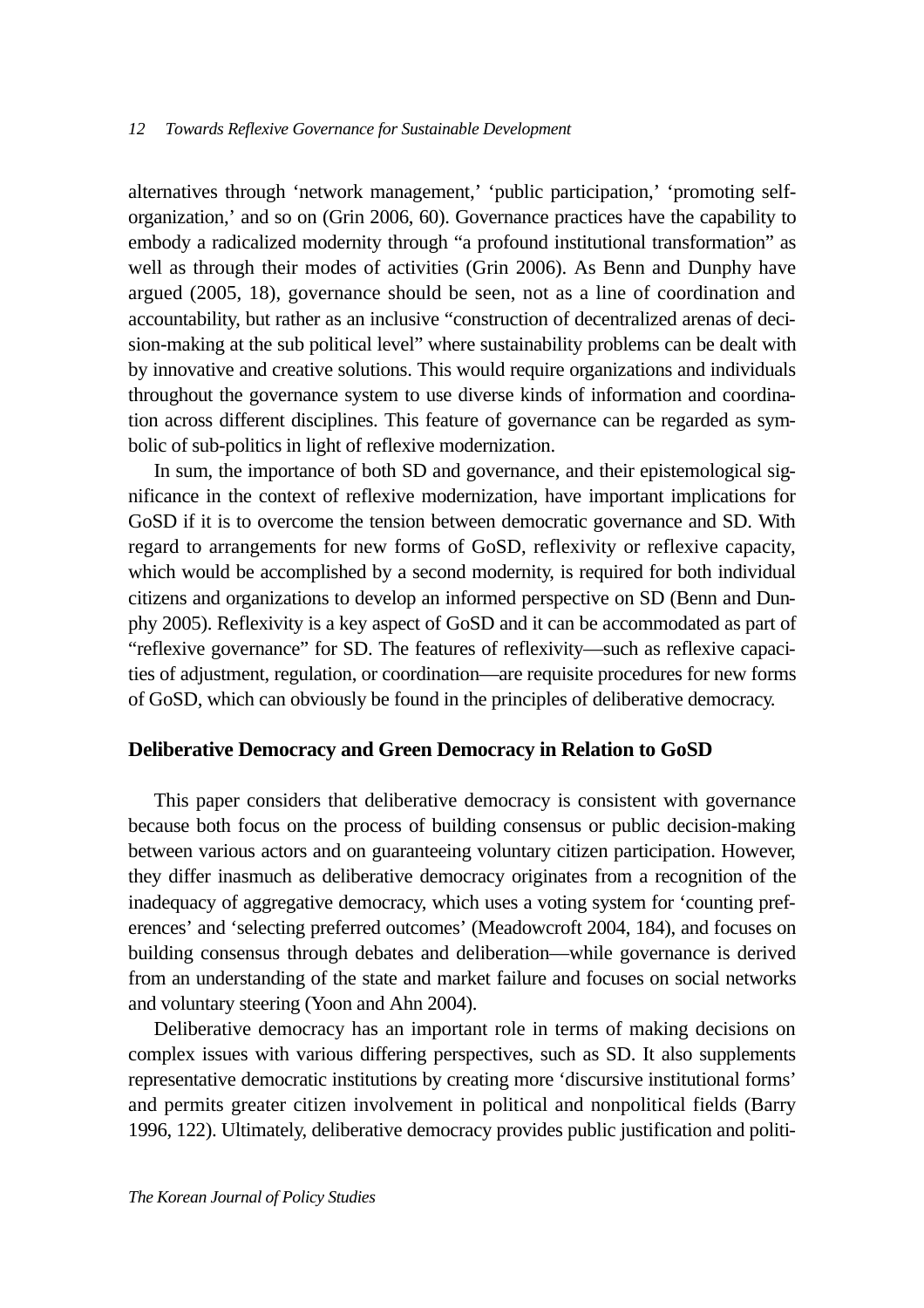cal legitimacy, based on a "free and reasoned agreement among equals" (Cohen 1989, cited in Saward 2001b, 67). Through the process of deliberative democracy or deliberation, citizens can actively participate in decision-making; they are able to be well informed; and they can "contribute to the critical assessment" of SD issues, which consequently improves their capacities (Benn and Dunphy 2005, 7).

This paper underlines that the most effective decision-making is achieved on the basis of participants' mutual understanding by creating a public sphere in which concerned stakeholders are able to take part equally in the deliberation process and debate freely. Deliberative democrats argue, focusing on the quality of the process of decision-making through much deliberation, that the legitimacy of democracy does not lie in votes or the aggregation of interests but in decision-making through genuine deliberation and reflection (Meadowcroft 2004).

Deliberative democracy that eschews the liberal system of "strategic bargaining or power trading" between self-interested actors ultimately aims for "impartiality and full knowledge of critical issues" rather than just consensus (Eckersley 2004, 115; Benn and Dunphy 2005). It consists of three major features: 'unconstrained dialogue' (a requirement for justified arguments); 'inclusiveness' (a requirement for impartiality in deliberative dialogue); and 'social learning' (a requirement for its participants' open and flexible thinking for the sake of public dialogue) (Eckersley 2004, 116-67).

In this context, deliberative democracy is linked to Habermas's concept of full or ideal communication (Benn and Dunphy 2005, 7). These ideas emphasize 'communicative rationality,' in which behavior is based on seeking mutual understanding, and which is understood as a process of dialogue where participants arrive at an agreement by adjusting their interpretation. In this regard, neo-Habermassian John Dryzek (1997, 2000) emphasized 'communicative norms' based on "reciprocal listening, civility, and full transparency" in the deliberation process (Benn and Dunphy 2005, 7). This point has potential implications in relation to governance practices and arrangements for SD. As a result, the communicative model, through its deliberative process, is significant and relevant to GoSD, which has inherent social or political uncertainties and complexities (Harding 1998; Benn and Dunphy 2005).

Meanwhile, the extent to which democracy heeds ecological concerns is significant in the trajectory of deliberative democracy. Deliberative democracy is suited to making collective decisions on SD. Deliberation strengthens governance structures and processes for handling SD problems (Eckersley 2004). According to ecological democrats, including Eckersley, Dryzek, Goodin, and Saward, although there is no unified definition of green or ecological democracy, it can be said to represent an ideal type of democratic society based on ecological principles; that is, it refers to the political intentions and institutions that seek a 'nature-circulating society' over an 'anti-eco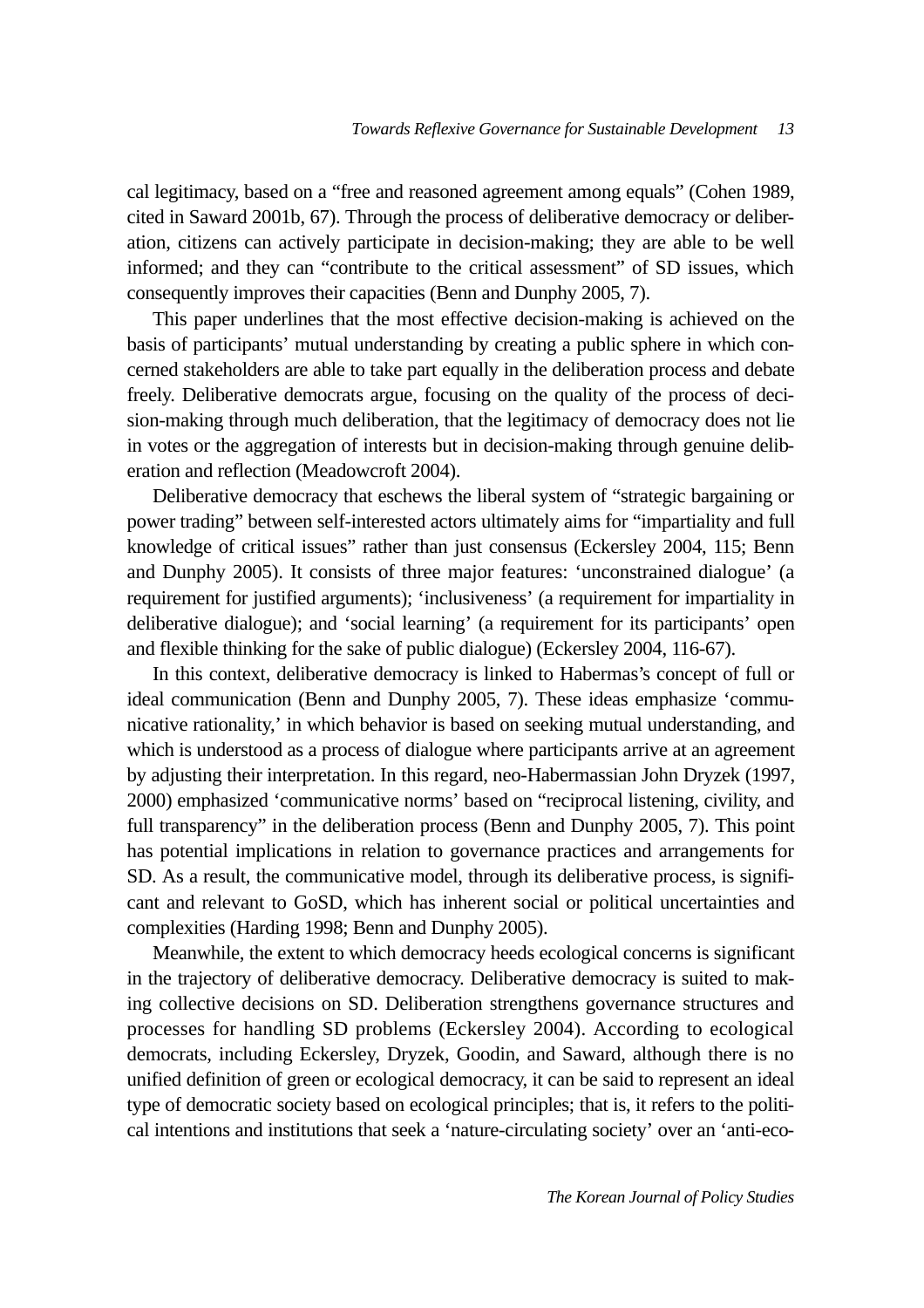logical society.'

For example, green democracy emphasizes 'nature's intrinsic value' and "the moral standing of animals and other animate objects" by expanding the definition of democracy to include "a democracy of and for the affected," one that is set on 'enfranchising the earth' and also "listening to natures' cries of distress" (Saward 1996, 92; Ball 2005). In other words, green democracy looks for "progressively less anthropocentric political forms" which are based on the core green values of ecological responsibility, social justice, grassroots democracy, and nonviolence (Dryzek 2000; Eckersley 1996).

Deliberative democracy is a precondition for green democracy (Cha and Min 2006); a decision-making process in which reflection, participation, and deliberation are guaranteed is much more likely to bring about a change in the existing order and also makes it more possible for a democracy to encourage various lifestyles based on ecologism. In this regard, green theorists are sympathetic to the idea of deliberative democracy. Given Dryzek's (2000) explanation of green democracy, it is likely that more ecologically rational decision-making can be established on the basis of communicative rationality with more authentic and inclusive forms of communication.

## **RECONSTITUTION OF GOVERNANCE FOR SD**

### **The Epistemological Ground of Sub-politics for GoSD**

In terms of creating the epistemological ground of sub-politics for GoSD, this article first looks at the potential of sub-politics in reflexive modernization and its implications therein. In particular, the theoretical argument of sub-politics (which highlights both the individual and the collective level of political activities outside the traditional political sphere) carries weight in creating new epistemological grounds for GoSD. This supports and corresponds to both "complementary" and "transitional" perspectives on the relationship between governance and representative democracy.

As explained above, the idea of sub-politics emerges in the context of reflexive modernization, which focuses on a second, reflexive phase of modernity, a radicalization and self-confrontation of modernity (Holzer and Sørensen 2001). Sub-politics is different from formal politics and particularly from traditional forms of power and influence.

Based on Holzer and Sørensen's argument (2001, 17), there are three ways in which influence or power may be exercised: negative sanctions, positive sanctions, and *uncertainty absorption*, which refers to situations in which "inferences are drawn from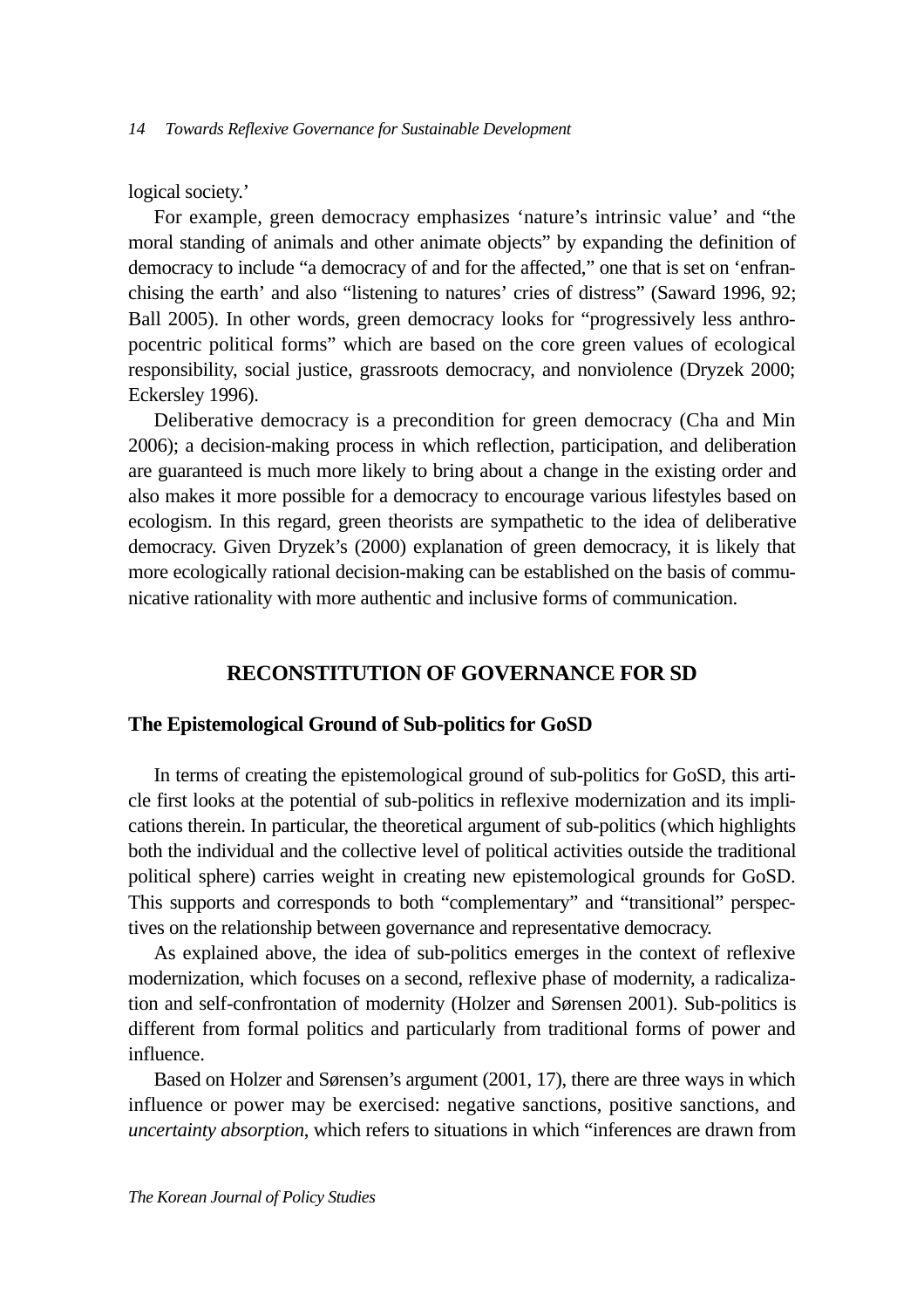a body of evidence and the inferences . . . are then communicated" (March and Simon 1958, 165, cited in Holzer and Sorensen 2001, 17). The first two are relevant for some forms of sub-politics—consumer boycotts and green consumption, for example. This paper focuses on uncertainty absorption. This clandestine form of power is highly regarded in that it has an influence on politics and society at large, and politics requires that it is provided by nongovernmental actors, including professionals—that is, through sub-politics.

This paper argues that the implications of sub-politics have significant points in common with both the complementary and transitional viewpoints on the relationship between governance (qualified by the theory of sub-politics) and representative democracy (traditional politics). The complementary perspective believes that governance 'oils the wheels' of representative democracy inasmuch as it engages a range of actors in the policy process and provides a flexible means of institutional design (such as quasigovernmental institutions) "to mediate the relationship of representative democracy with citizens and other parties" (Klijn and Skelcher 2007, 595). From this viewpoint, governance contributes to 'democratic anchorage and legitimacy' in several ways—for example, engendering a 'democratic ethos and consensual decision outcomes'; stimulating a wide range of participation, from agenda setting to implementation; and building social capital through the process of interaction and debate (Klijn and Skelcher 2007, 595-96).

Governance can "bridge the boundary between the formality of the state and the informality of civil society," for instance, by establishing quasigovernmental forms (Klijn and Skelcher 2007, 596-97). The transitional view focuses on large and lasting changes to the relationship between representative democracy and governance, underlining that representative democracy will "no longer be the pre-eminent mode" (op. cit.). In other words, from this point of view, governance is part of a transitional process "from state-centric government to a network form consisting of decentered, distributed nodes of authority" and, in particular, decision-making is regarded as 'a complicated negotiation about values,' based on the principle of deliberative democracy (Klijn and Skelcher 2007, 596-98). As a result, democracy becomes "more a societal model than a representational mode" so "democracy is a design task" to be implemented through governance practices and arrangements (Klijn and Skelcher 2007, 598).

Thus, both perspectives on the relationship between governance and representative democracy have merit. The argument of sub-politics demonstrates the rationale that governance (which is beyond incompatible or instrumental one to representative democracy) is of a transitional change in society and the nature of decision-making, highlighting that democracy becomes a process of deliberation, and that governance also contributes to democratic principles and legitimacy in terms of the reconciliation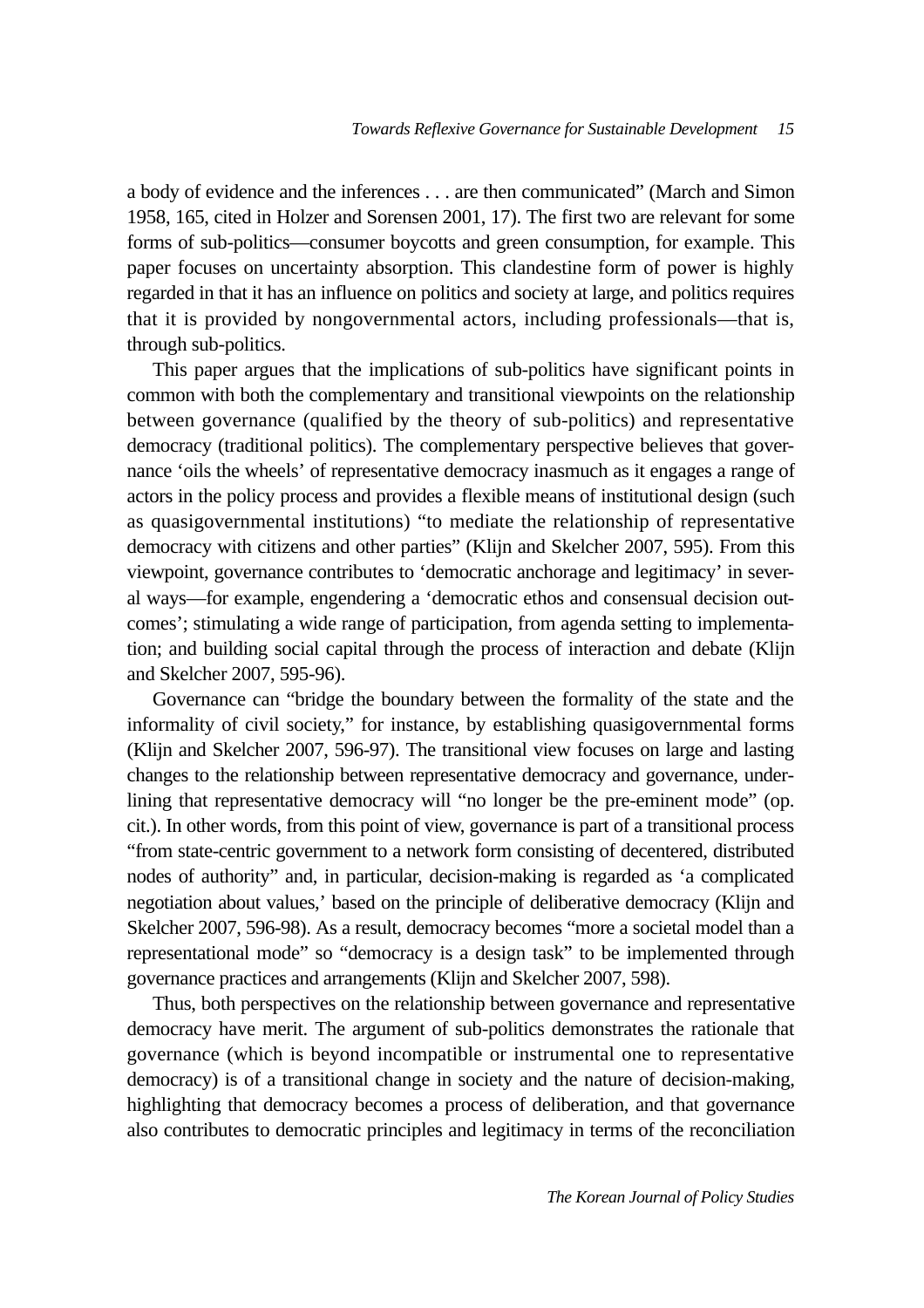of the relationship of representative democracy with citizens—for example, by enabling civil servants to interact on a deeper level with affected citizenry and stakeholders, including civic groups.

### **Towards Reflexive GoSD**

With the above view in mind, this article suggests a new approach to GoSD in the name of reflexive GoSD, and, to this end, it focused on the idea of reflexivity or reflexive capacity. As described above, reflexivity, based on a second modernity of the principles of deliberative democracy, is requisite for an enlightened perspective on the issues of GoSD (Benn and Dunphy 2005). Based on Voss and Kemp's (2005) argument on reflexive GoSD, as a central orientation for governance, we should move our focus from "rationalist problem-solving" to "second-order problems" that work to disrupt the structure of modernist problem-solving.

This kind of problem-solving is aimed at getting rid of problems such as "uncertainty, ambivalence and interference of uncontrolled influence" in order to "decide and act rationally," "concentrate the perception on a specific slice or dimension of complex reality," and so on; for instance, to "linearise cause-effect chains" and "put goals in hierarchical order" (Voss and Kemp 2005, 5). This approach is characterized by a "pattern of productive reduction of complexity," which is usually a force behind bureaucratic organization, policy-making, and the like (op. cit.).

However, there is a fundamental limitation or dilemma in adopting the problemsolving approach for particular instrumental purposes. Voss and Kemp (2005, 5-6) have argued that "the more [the] process of problem-solving is disengaged with the full messy intermingled natural reality, but oriented towards the worlds of specialists, the larger is the shape of interdependencies and dimensions of embeddedness."

In this regard, 'second-order problems,' which are newer, more severe problems caused by unintended consequences, should be paid more attention. For instance, the gap between the practices of governance and the substance of SD can be said to be a part of this. This requires us to "leave the isolation of instrumental specialization," "engage in interaction with other specialists," and ultimately transgress cognitive and institutional boundaries (Voss and Kemp 2005, 6).

This article focuses on the two meanings of reflexivity, first-order and secondorder reflexivity, coined by Voss and Kemp (2005). The former refers to dealing with the implications and side-effects of modernity, particularly the mechanism related to instrumental rationality—for example, focusing on legitimacy and the effectiveness of democracy (Voss and Kemp 2005, 7). The latter, with a critical stand on modern problem-solving, focuses more on 'the application of modern rational analysis' to to prob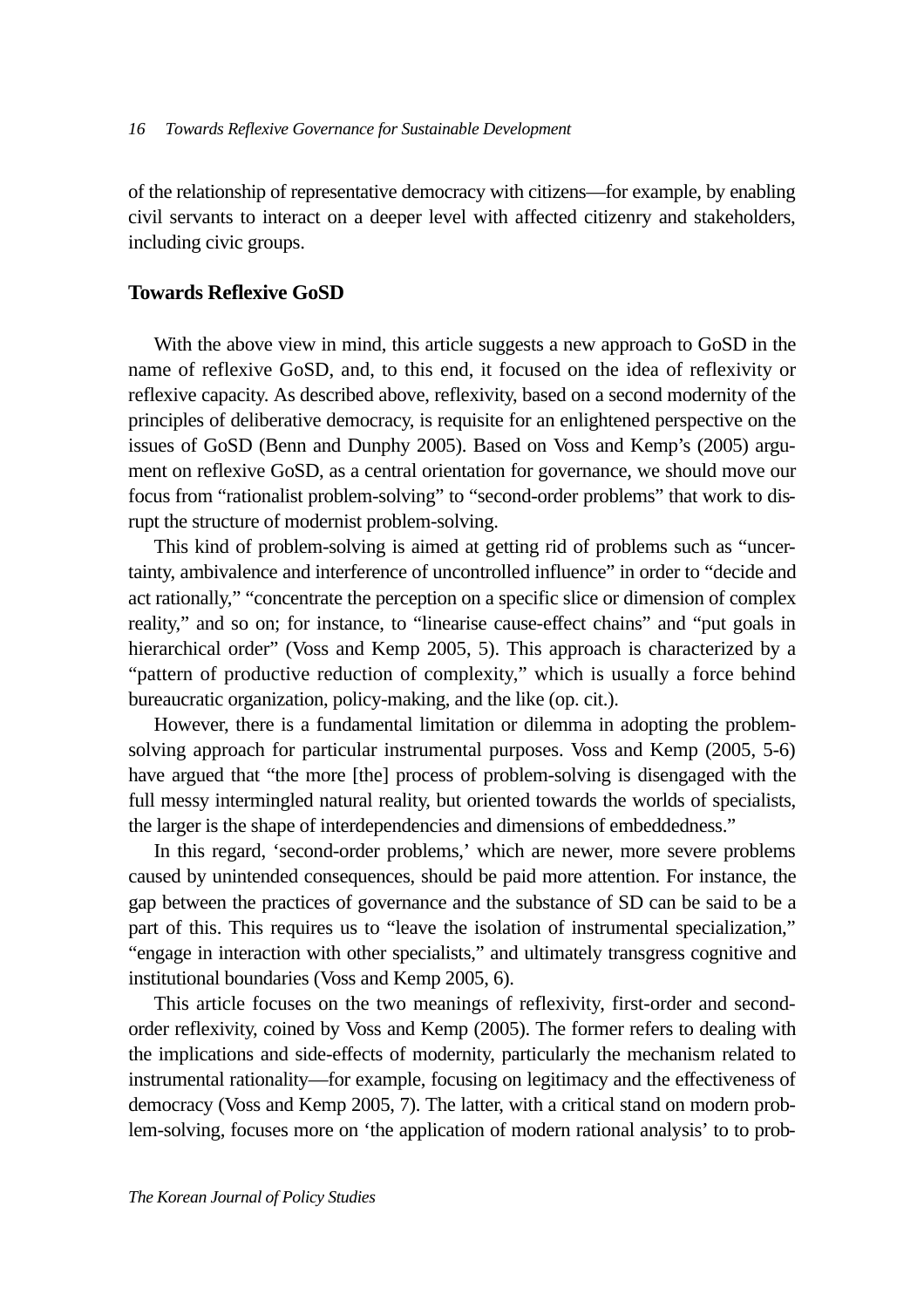lems, its own working, conditions and effects (op. cit.). Consequently, the interplay between first-order and second-order reflexivity forms reflexive modernization and reflexive governance (Voss and Kemp 2005).

In particular, the fact that reflexivity is concerned with 'institutionalized feedback relations' implies that de facto governance practices and arrangements become reflexive (Rip 2006, 85). Reflexive, or 'second-order' governance is symbolic of an integrative, unrestrained, and open-ended character, which is characterized by "a procedural approach towards reflecting the interdependencies," "understanding aggregate effects of specialized concepts and strategies" and "organizing problem-oriented communication and interaction among distributed steering activities" (Voss and Kemp 2005, 8). This idea is essential in taking account of the complexity of SD and its interlinked social, economic, and ecological development—for instance, the fundamental uncertainty and the ambiguity of its criteria and assessment (op. cit.). Basically, the idea of reflexive governance is salient in regard to finding a way of organizing governance processes in order to "provide for more adequate problem treatment" of SD problems (Voss and Kemp 2005, 17).

Following two principles of reflexive governance (a diversity of perspectives in the interaction process and an interaction which is not "dominated by one or a group of actors"), reflexive governance has the potential to tackle SD problems more effectively than conventional governance (Rip 2006; Voss and Kemp 2005, 18). In fact, a better quality of SD objectives can be achieved in the following ways: through reflexive governance strategies we can first "avoid repercussion[s] from unintended effects and second-order problems and thereby contribute more effectively than narrow problemsolving approaches"; second, we can learn about the objectives of SD and create "complementary interaction platforms to conventional political decision-making" for the realization of SD; third, we can further the quality of SD problem classification by means of actively engaging diverse views (Voss and Kemp 2005, 19).

SD problems require a transformation in the fundamental institutional structures of modern society, but the overarching authority needed to create structural change—'the governance of governance change'—has not yet been established (Rip 2006; Voss and Kemp 2005, 15). This fact demonstrates that such transformation can happen in reflexive governance networks for SD, in which the perception of specific problems, practical knowledge, and the competencies and responsibilities of various stakeholders become linked, "without anyone controlling them," based on second-order reflexivity (Voss and Kemp 2005, 15-16).

The context of reflexive governance is also highly relevant to one of Zeijl-Rozema, Cörvers, and Kemp's (2007) types of GoSD, discussed in the previous section: 'normative society' GoSD (characterized by the 'normative perspective' on SD and by 'co-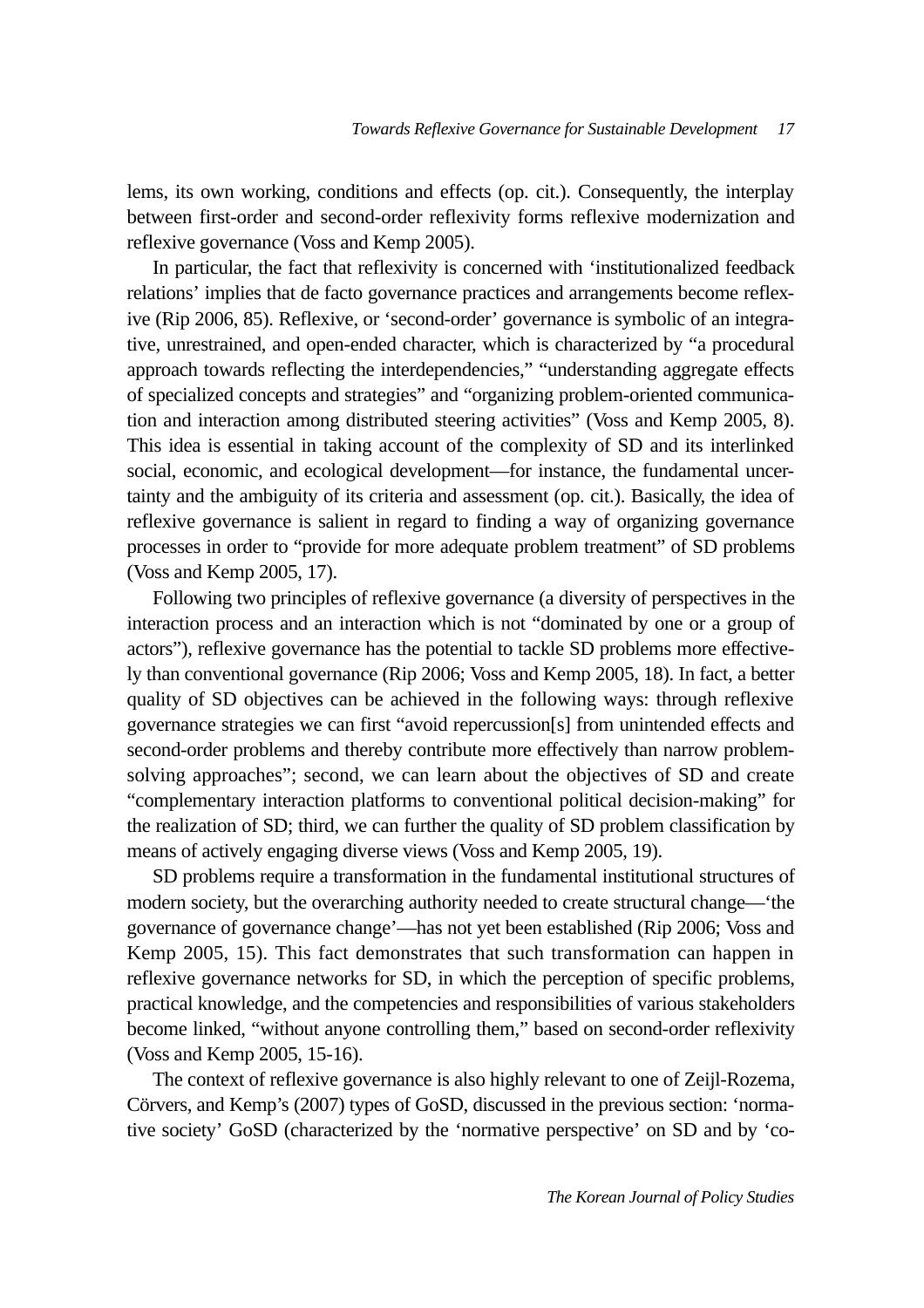governance'). This type of governance emphasizes consultation between actors from the public, private, and voluntary sectors, based on a deliberative process to deal with any uncertainty in goals and implementation. Deliberation focuses on creating an impartial decision-making process and securing citizen involvement (Eckersley 2004), through which each actor can make an 'individual return' to being a political subject, thus transforming individual preferences into mainstream values.

Actors in reflexive GoSD are required to equip themselves with an ecological imagination and responsibility—that is, to bear in mind that extended democracy (ecological democracy) includes a democracy of and for the affected; and not only affected people but also affected nature and the environment. This is in line with the "necessary deliberation" principle, in which, as Eckersley (2000) and Saward (1993) have pointed out, diverse interests and excluded voices should be included or represented. Particularly, this point should remind us of the necessity to reshape modern democratic institutions and representation (Saward 2001a, 8). In other words, it is necessary to re-institutionalize a deliberative (communicative) and ecological rationality with which citizens can build consensus on SD alternatives.

#### **CONCLUSION**

Noting the latent contradiction between the practices of governance and the objectives demands of SD, this article tried to establish new ground for GoSD under the heading of reflexive GoSD in order to tackle this second-order problem. We should take a hard look at the limits of a problem-solving (first-order) approach to governance with rigid and linear practices, and focus on the potential of reflexive governance, which provides an effective treatment of SD problems.

There are many examples of GoSD. In South Korea, the Presidential Commission on Sustainable Development (PCSD) carried out several important objectives in relation to the achievement of SD. In particular, the National Strategy for Sustainable Development (NSSD) was formulated as part of a mission to build the institutional basis for SD. It was set up to develop sector-based strategies for SD in various areas and integrate these strategies through effective coordination and consensus building between different sectors and departments (PCSD 2008). In addition, the Framework Act on Sustainable Development (FASD) was enacted as a legal basis for SD.

The processes of the NSSD formulation and the FASD legislation were carried out on the basis of governance principles, based on ideas like the multistakeholder participation of civic groups and government departments and PCSD's coordination. However, even though the institutional and legal basis for SD had been established, it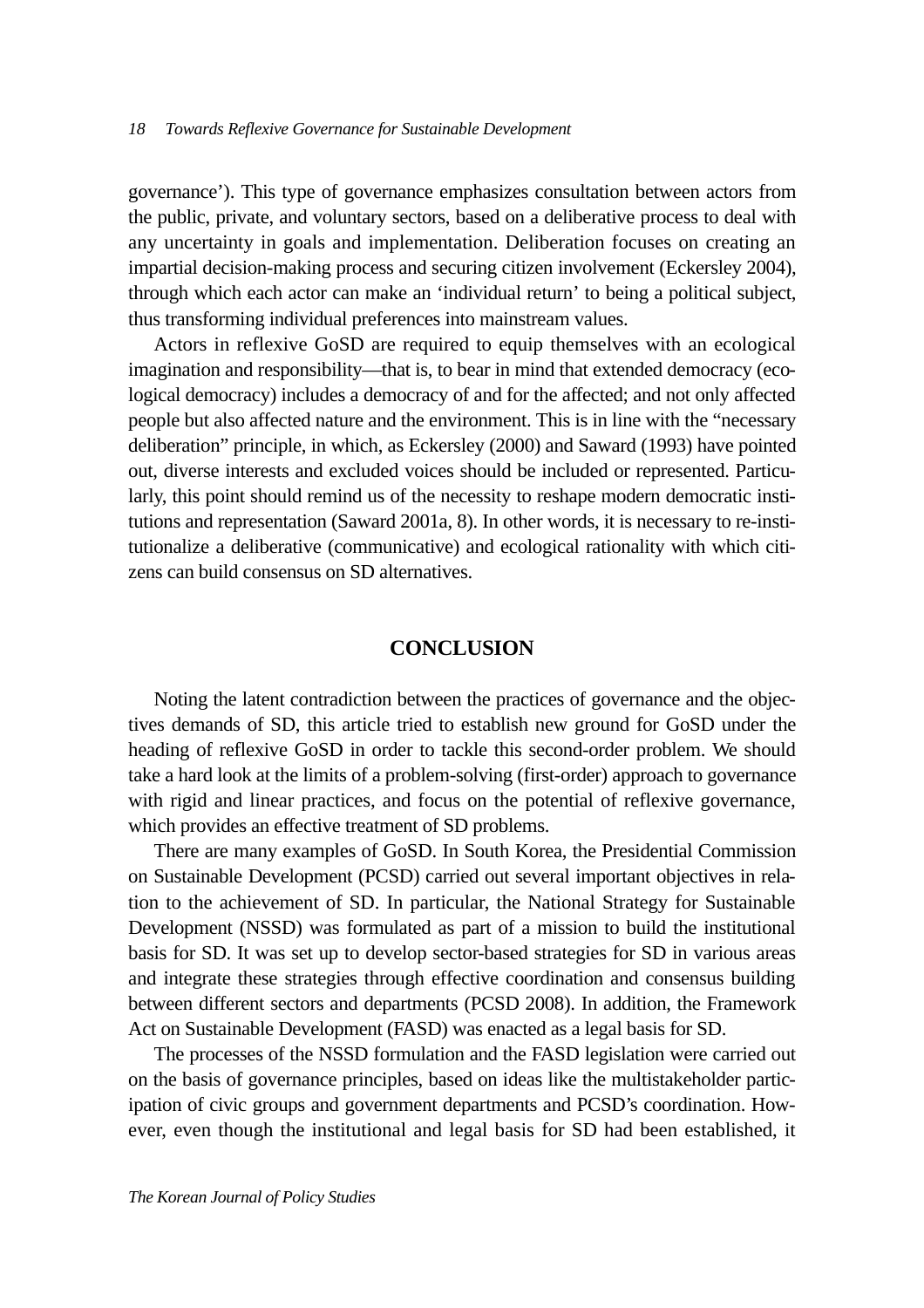appeared that there was a lack of democratic procedures and processes to determine public opinion, and their results and performances achieved much less than was expected in the beginning. Various aspects of dissonance were exposed through these processes, which thus attracted serious criticism not only of the process but also of its outcome and consequences. The National Strategy and the Framework Act currently exist in name only, and they are on the brink of extinction or, at least, modification due to the Green Growth initiative that the Lee-Myung Park government has worked on since 2008.

It is instructive to take a critical look at this failure of the PCSD, NSSD, and FASD in light of the argument of reflexive governance. In this context, it is necessary to create or renew a system of reflexive governance for the realization of SD, which has 'grey zones and interstices' within existing traditional political orders (Rip 2006). It should be based on second-order reflexivity with deliberative and ecological rationality beyond the first-order problem-solving principles, including linearizing cause-effect chains and putting goals in hierarchical order.

For instance, a discussion about extending the institutionalized green public sphere between the public and voluntary sectors, in which a wide range of stakeholders can link together and carry out wide consultation on SD alternatives, would be very meaningful. It would allow them to try to create new civil associations and build up a communicative route between them and the government. The possibilities explored in this study could help to promote reflexive GoSD and apply it with a variety of stakeholders of governance, including governmental and nongovernmental actors.

## **REFERENCES**

- Ball, T. 2005. Green democracy: Problems and prospects. Paper presented at the annual meeting of the American Political Science Association, Washington, DC.
- Barry, J. 1996. Sustainability, political judgement and citizenship: Connecting green politics and democracy. In *Democracy and green political thought: Sustainability, rights and citizenship*, ed. B. Doherty and M. de Geus. London: Routledge.

Beck, U. 1992. *The risk society*. London: Sage.

\_\_\_\_\_\_\_. 1995. *Ecological politics in the age of risk*. Cambridge: Polity.

- \_\_\_\_\_\_\_. 1996. World risk society as cosmopolitan society? Ecological questions in a framework of manufactured uncertainties. *Theory, Culture & Society* 13 (4): 1-32. \_\_\_\_\_\_\_. 1997. *The reinvention of politics*. Cambridge: Polity.
- Bell, S., and S. Morse. 2005. Delivering sustainability therapy in sustainable development projects. *Journal of Environmental Management* 75:37-51.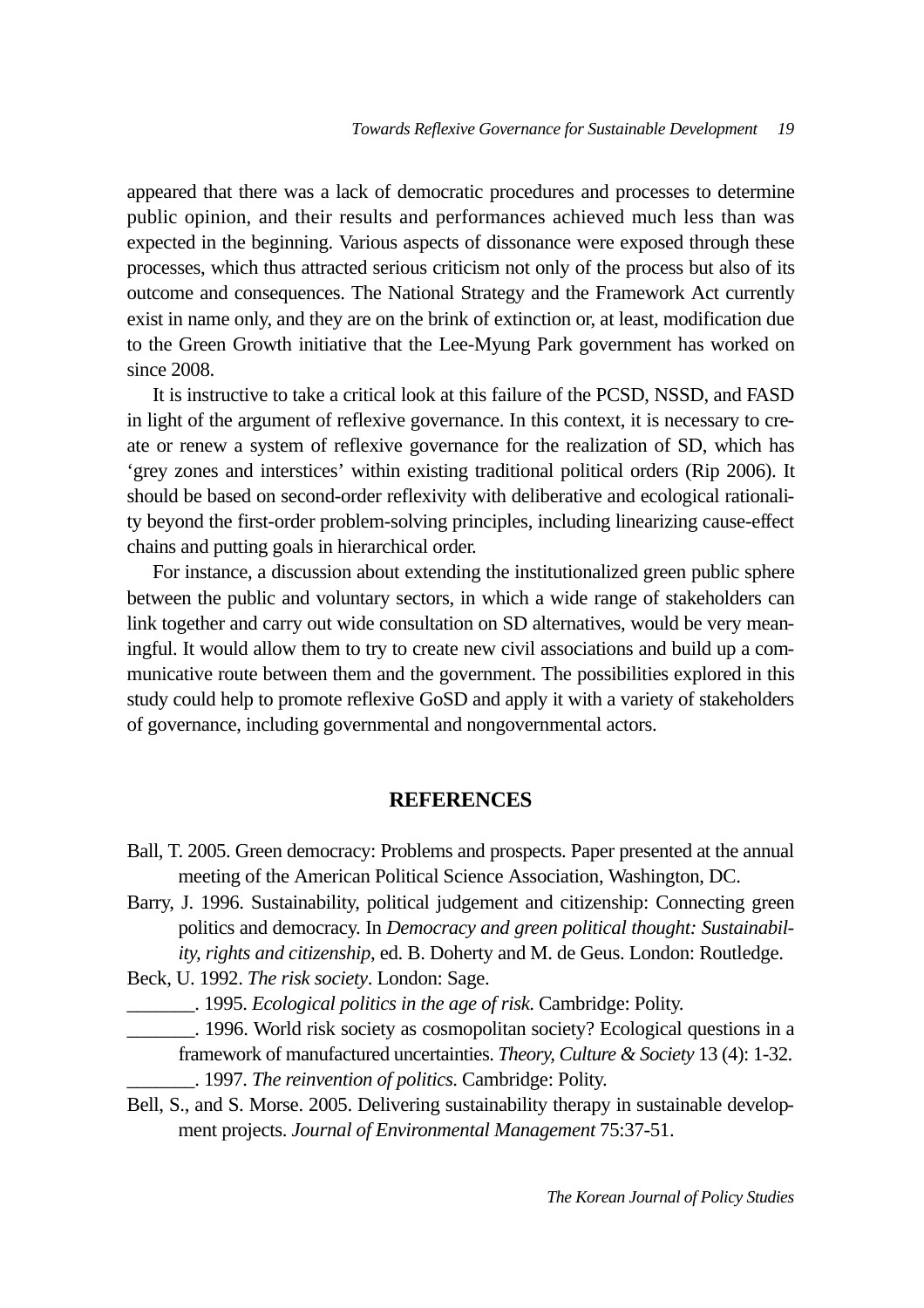- Benn S., and D. Dunphy. 2005. Towards new forms of governance for issues of sustainability: Renewing relationships between corporates, government and community. *Journal of Radical Organization Theory* 9 (1): 1-9.
- Bressers, H., and W. Rossenbaum. 2003. Social scales, sustainability and governance: An introduction. In *Achieving sustainable development*, ed. H. Bressers and W. Rossenbaum. Westport: Praeger.
- Cha, S.-S., and E.-J. Min. 2006. The conflict surrounded with radiation waste treatment space and democracy. ECO 10 (1): 43-70.
- Cho, M.-R. 2002a. Local governance in the globalization era. In *Crisis of Korean local democracy*, ed. J.-M. Park and J.-W. Lee. Nanam Publications.

\_\_\_\_\_\_\_. 2002b. Evaluation of Green Seoul Citizen Committee as green governance. *Environment and Life* 31:53-73.

- Clarke, T. 2004. Introduction: Theories of governance—reconceptualising corporate governance theory after the Enron experience. In *Theories of corporate governance*, ed. T. Clarke. London: Routledge.
- Cohen, J. 1989. Deliberation and democratic democracy in A. Hamlin and P. Pettit (eds.) *The Good Policy*. Oxford: Basil Blackwell.
- Doherty, B., and M. de Geus. 1996. *Democracy and green political thought*. London: Routledge.
- Dryzek, J. 1997. *Politics of the earth: Environmental discourses*. Oxford: Oxford University Press.

\_\_\_\_\_\_\_. 2000. *Deliberative democracy and beyond: Liberals, critics, contestations*. Oxford: Oxford University Press.

Eckersley, R. 1996. Greening liberal democracy. In *Democracy and green political thought: Sustainability, rights and citizenship*, ed. B. Doherty and M. de Geus. London: Routledge.

\_\_\_\_\_\_\_. 2000. Deliberative democracy, ecological representation and risk: Towards a democracy of the affected. In *Democratic Innovation: Deliberation, representation and association*, ed. M. Saward. London and New York: Routledge.

\_\_\_\_\_\_\_. 2004. *The green state: Rethinking democracy and sovereignty*. Cambridge, MA: MIT Press.

- Farrel, K. N., R. Kemp, F. Hinterberger, C. Rammel, and R. Ziegler. 2005. From \*for\* to governance for sustainable development in Europe: What is at stake for further research? *International Journal of Sustainable Development* 8 (1/2).
- Goodin, R. E. 1992. *Green political theory*. Cambridge: Polity.
- Grin, J. 2006. Reflexive modernization as a governance issue—or: Designing and shaping re-structuration. In *Reflexive governance for sustainable development*, ed. J.-P. Voss, D. Bauknecht, and R. Kemp. Cheltenham: Edward Elgar.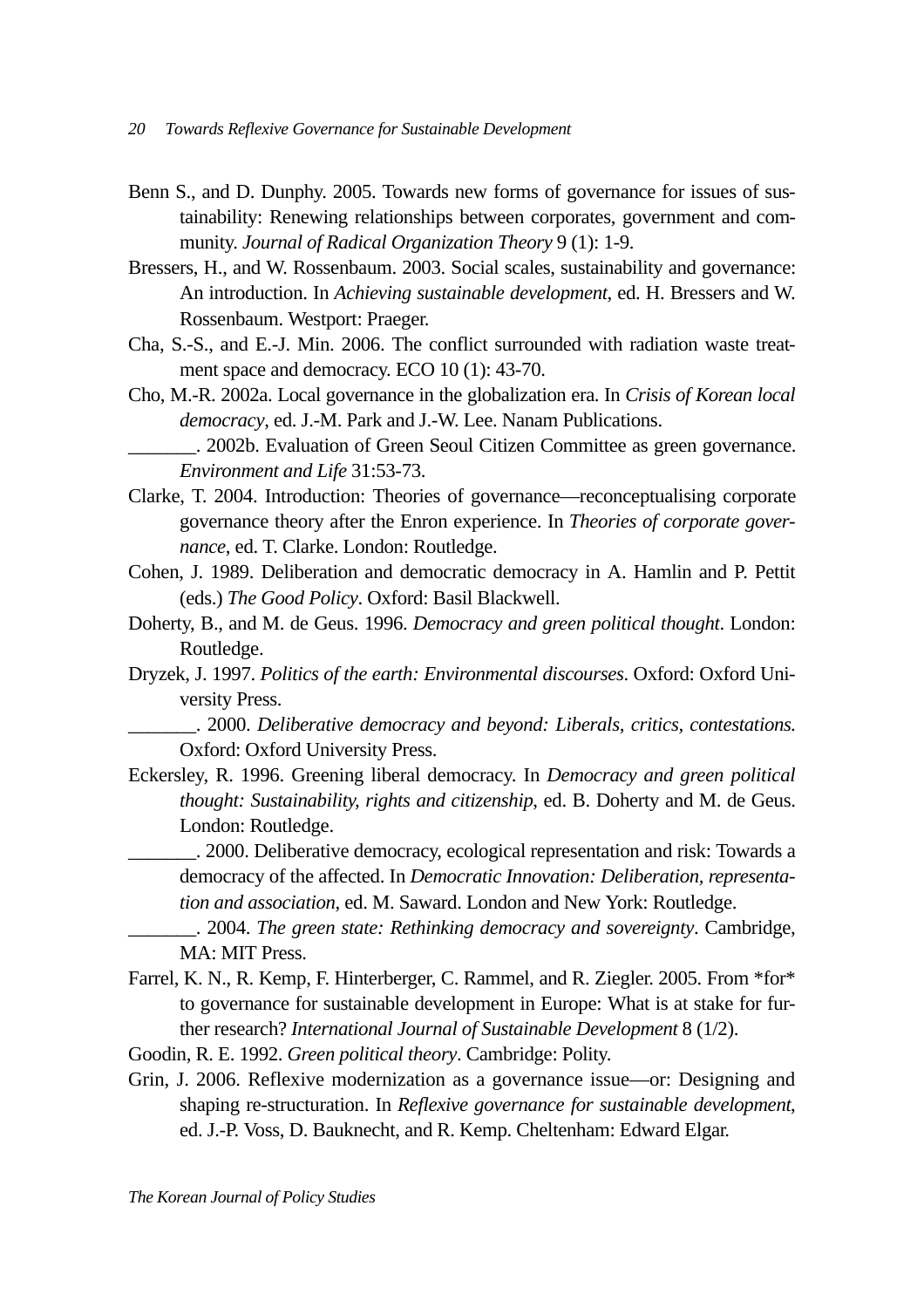Harding, R. 1998. *Environmental decision-making*. Annandale: Federation Press.

- Henderson, H. 1995. *Paradigm in progress: Life beyond economics*. San Francisco: Berrett-Koehler Pub.
- Holzer, B., and M. Sørensen. 2001. Subpolitics and subpoliticians. Arbeitspapier 4 des SFB 536 Reflexive Modernisierung Munchen.
- Hyden, G. 2001. Operationalizing governance for sustainable development. *Journal of Development Studies* 17 (2): 13-31.
- John, D. W. 2004. Civic environmentalism. In *Environmental governance reconsidered: Challenges, choices, and opportunities*, ed. R. Durant, D. Fiorino, and R. O'Leary. Cambridge, MA: MIT Press.
- Jung, G.-H. 2002. What is green governance? *Environment and Life* 31:23-37.
- Klijn, E. H., and C. Skelcher. 2007. Democracy and governance networks: Compatible or not? *Public Administration* 85 (3): 587-608.
- Lafferty, W. M. 2004. Introduction: Form and function in governance for sustainable development. In *Governance for sustainable development: The challenge of adapting form to function*, ed. W. M. Lafferty. Cheltenham: Edward Elgar.
- Lee, D.-H. 2002. Restructuring of development administration: Policy implications of modern development theories. *Korean Public Administration Review* 36 (4): 43-63.
- Lee, S.-H. 2005. An estimation of the extent of institutionalizing sustainability of the Presidential Commission on Sustainable Development. *Trend and Prospect* 64: 154-184.
- March, J. G. and H. A. Simon. 1958. *Organizations*. New York/Chichester: John Wiley & Sons.
- Meadowcroft, J. 2004. Deliberative democracy. In *Environmental governance reconsidered: Challenges, choices, and opportunities*, ed. R. Durant, D. Fiorino, and R. O'Leary. Cambridge, MA: MIT Press.
- PCSD (Presidential Commission on Sustainable Development). 2008. *Jisokganeung Baljeon ui hwaksan—Gyeongje Seongjang, hwangyeong Bojeon, Sahoe Tonghap ui Sangsaeng* [Expansion of sustainable development: Harmony of economic growth, environmental conversation and social integration]. Presidential Commission on Sustainable Development, Republic of Korea.
- Rip, J. 2006. A co-evolutionary approach to reflexive modernization—and its ironies. In *Reflexive governance for sustainable development*, ed. J.-P. Voss, D. Bauknecht, and R. Kemp. Cheltenham: Edward Elgar.
- Saward, M. 1993. Green democracy? In *The politics of nature: Explorations in green political theory*, ed. A. Dobson and P. Lucardie. London: Routledge.
	- \_\_\_\_\_\_\_. 1996. Must democrats be environmentalist? In *Democracy and green politi-*